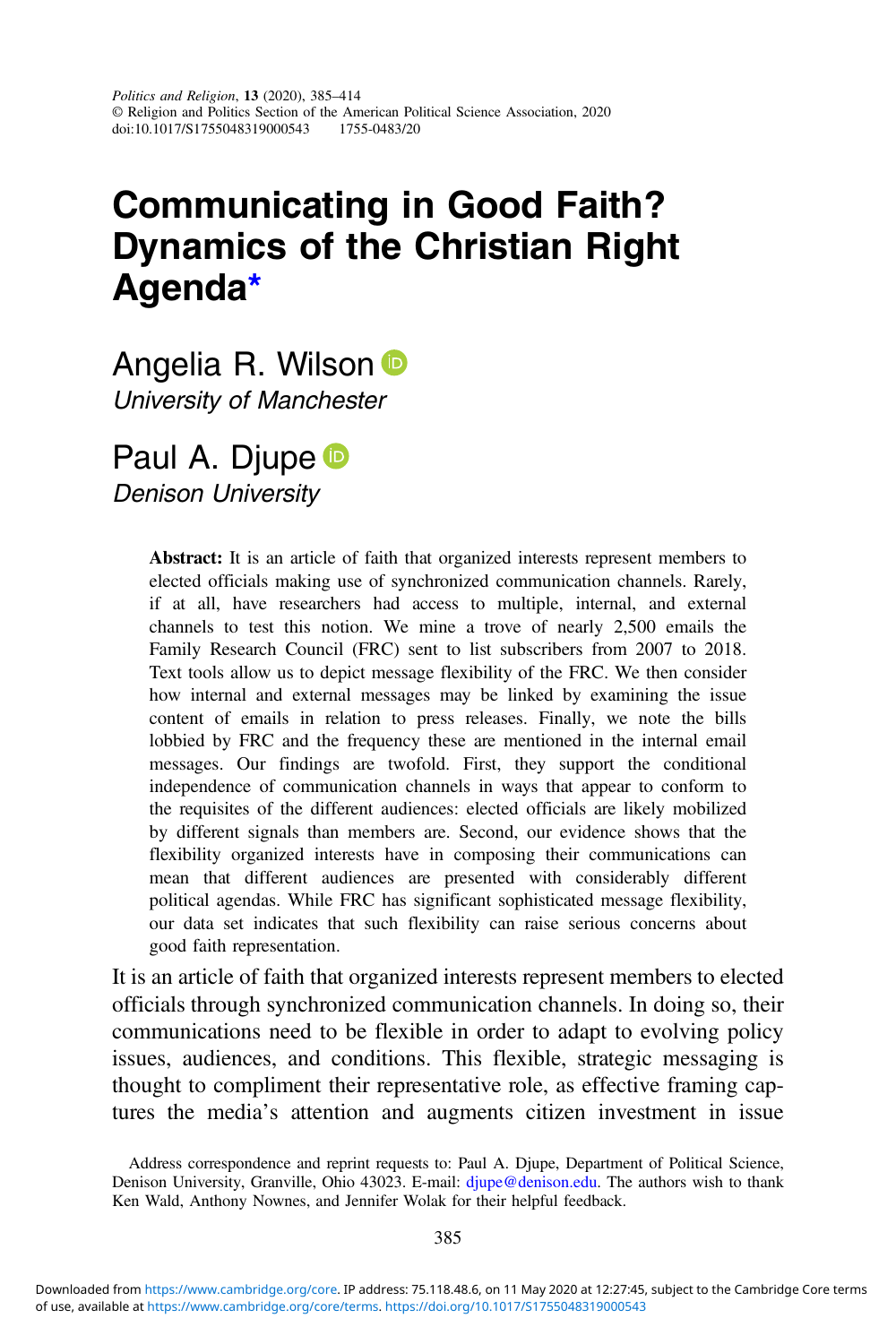campaigns. Until now, the scholarly community has relied largely upon external messaging (e.g., press releases) to document strategic flexibility. Our research is among the first to systematically compare internal, or ingroup, messaging to more familiar external communications and focuses not on framing, but the rudiments of representation—the agenda. The outcome raises questions about the relationship between strategic messaging and the representative role played by interest groups. Are the various communication channels that groups operate conveying the same working agenda?

Our evidence, taken from nearly 2,500 emails sent from the Family Research Council (FRC) to their constituents over a 10-year period, 603 of their press releases from a 5-year period, and lobbying reports submitted to the Clerk of Congress across this time span, demonstrates that organizations can be flexible in their rhetoric, crafting messages separately to ingroup and external audiences, and presenting, for the most part, independent agendas to these audiences. We then attempt to account for this pattern, looking to parse whether organizational elites are strategic and mark unconstrained flexibility or whether they follow a pattern constrained by the needs of the audience of a particular channel. While much of the evidence is agnostic on this point, we are able to draw on the intervention of the Supreme Court in Obergefell v. Hodges (2015), which radically changed the political environment for the FRC and the meaning of signals sent by taking up the anti-gay rights cause. Our analysis of internal and external communications confirms a sophisticated level of agenda flexibility, but it also raises questions about the potential for agenda flexibility to undermine good faith representation.

# DYNAMICS OF FLEXIBILITY

To study organized interests is at least implicitly to study communication. Often that is the prosaic communication of interest to Members of Congress to vote yes or no, but there are several other dimensions to messaging involving, for example, who says what, when, how, and to whom. That communication of an agenda, what steps are to be taken, and what those steps mean is the critical work in defining just what an interest is. It is what links people and their resources to political goals (e.g., Snow et al. [1986\)](#page-29-0). It helps government officials envision the scope of the problem and link it to both principles and constituents. For example, the primary function of rhetoric or the framing of an issue is to manipulate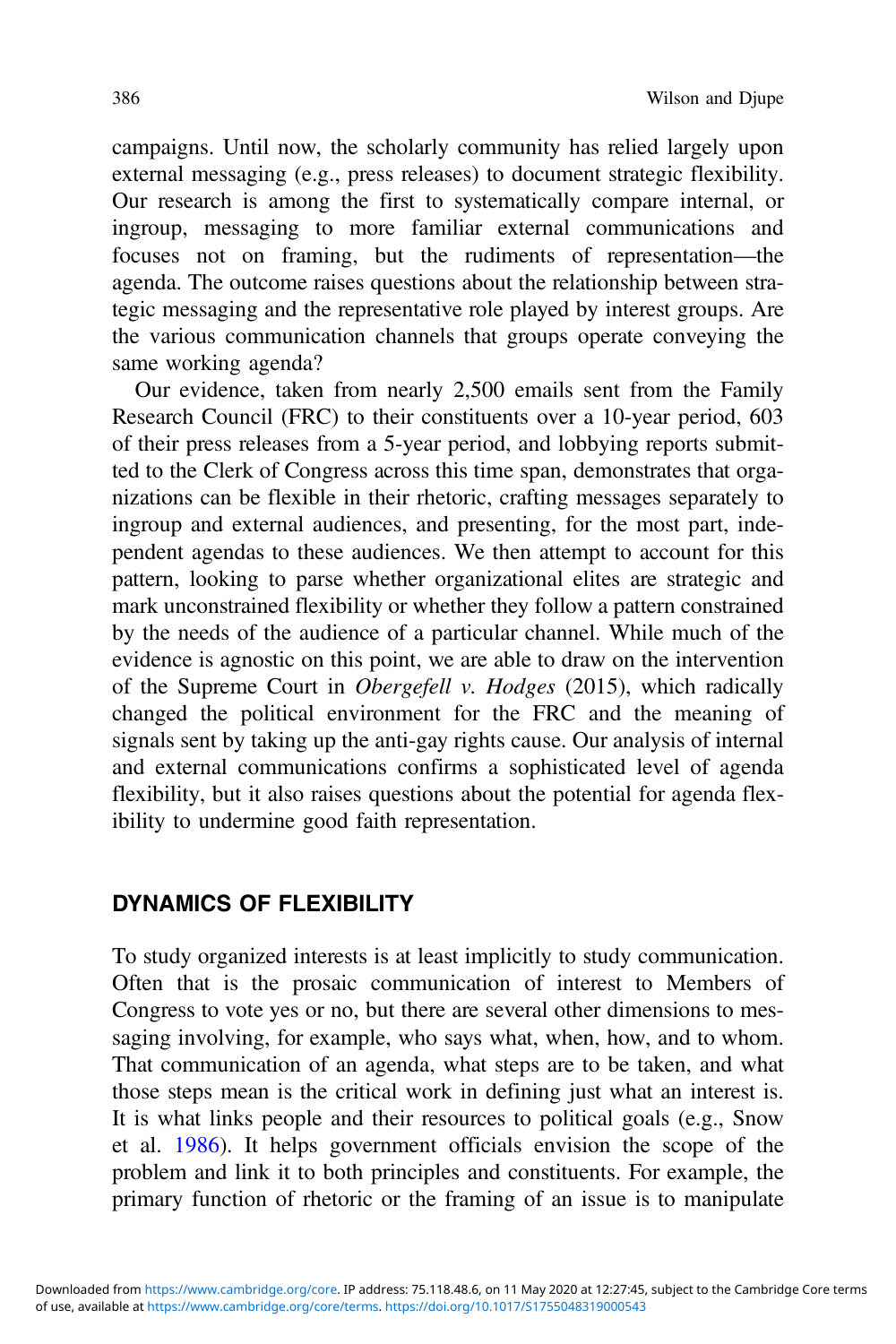"the public vocabulary to bring about social change" (Andsager [2000](#page-25-0), 578). Successful interest group politics depends on a group's ability to define "an issue over time" and to adapt "those definitions to fit the changing political and social climate" (Terkildsen et al. [1998](#page-29-0), 46). It almost goes without saying that adept coordination and deployment of rhetoric shape activists' ability to inspire and motivate support (e.g., Chong and Druckman [2008;](#page-26-0) though see Jerit [2008](#page-27-0)).

It is important, if obvious, to point out that communication serves many masters. Organized agents are simultaneously trying to maintain relationships with coalition partners (Leifeld and Schneider [2012](#page-27-0)) and government officials (Bauer, de Sola Poole, and Dexter [1963;](#page-25-0) [McCrain](#page-28-0) [forthcoming;](#page-28-0) Nownes [1999;](#page-28-0) Victor and Koger [2016\)](#page-29-0), recruit and meet the expectations of members (Gray and Lowery [1996;](#page-26-0) Salisbury [1969\)](#page-29-0), and adopt novel arguments that will influence the mass media (e.g., Terkildsen et al. [1998;](#page-29-0) Andsager [2000](#page-25-0)). In addition, the external messages must be palatable and translatable to a wider public. It makes sense that a significant amount of research on interest group rhetoric focuses on two aspects of the relationship between interest groups and the media: the extent to which the media appropriates a group's rhetoric in framing an issue for wider public consumption and the effectiveness of that framing on policy outcomes (Terkildsen et al. [1998](#page-29-0); Andsager [2000](#page-25-0); Baumgartner, Linn and Boydstun [2009;](#page-25-0) Knutson [2011](#page-27-0); Rose and Baumgartner [2013\)](#page-28-0). Studies attest to the difficult balancing act of maintaining these relationships while constrained by conflicting goals, for example, where gaining access to public officials stands in contradistinction to mobilizing the public (e.g., Dür and Mateo  $2013$ ), or maintaining membership is a primary consideration above gaining access to public officials (Gray and Lowery [1996;](#page-26-0) Nownes [1999\)](#page-28-0).

However, documenting the competing pressures from multiple audiences has been inhibited since most interest group research on group communication has relied upon publicly available lobbying reports, press releases, media coverage, or public hearings (e.g., Ray [2018](#page-28-0); though see Godwin's [\[1988](#page-26-0)] use of direct mail). By its nature, this data comes from external-facing narratives attempting to frame an issue for policymakers and the media. Therefore, much of this research has had to assume that, for instance, press releases are representative of the communication the group would provide in "all directions" (Browne [1998](#page-26-0)). For example, Knutson [\(2011](#page-27-0), 313, citing Andrews and Edwards [2004](#page-25-0)) argues that groups strategically choose external frames that would appeal to both members and policymakers. Lobbyists, by and large, are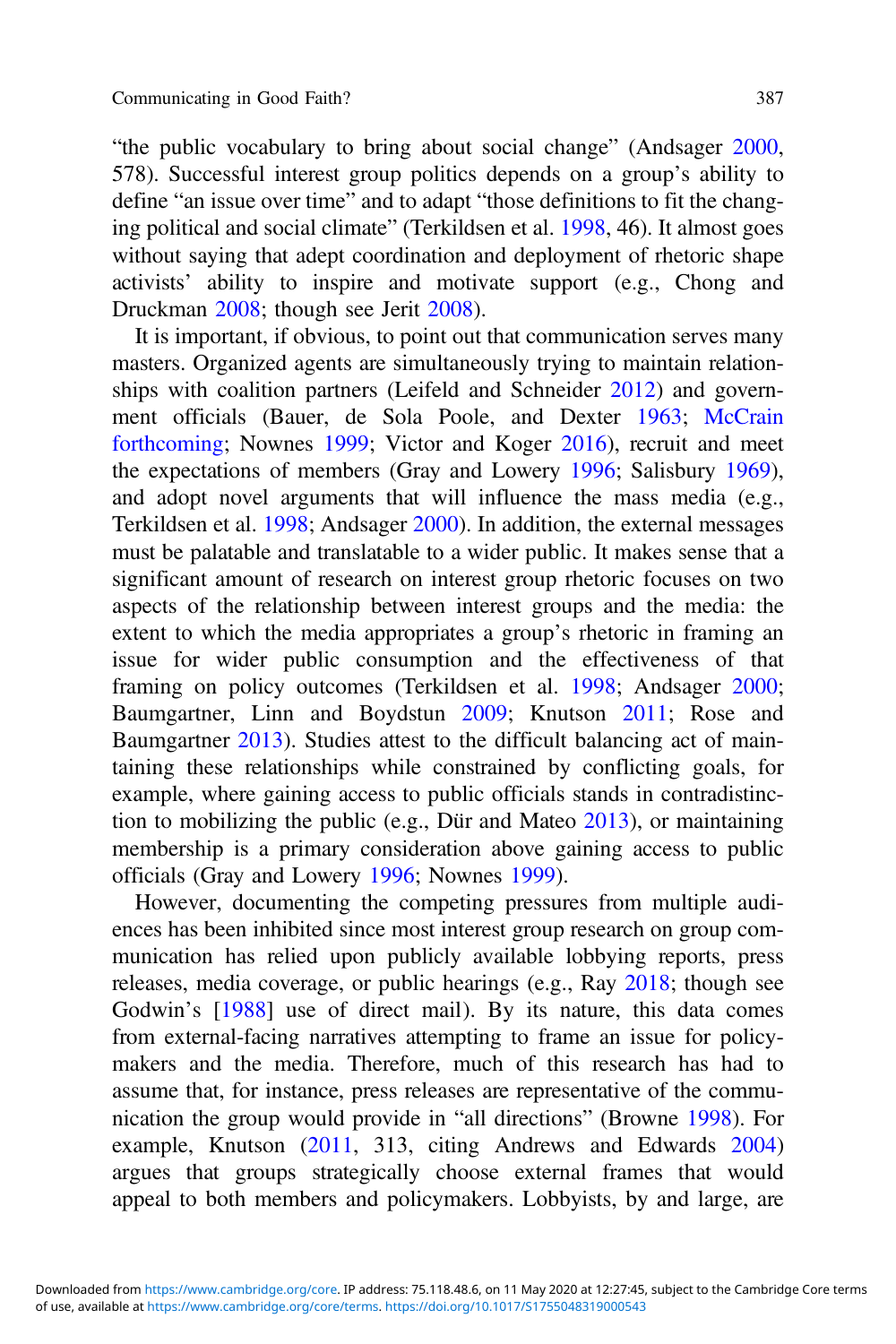conceived as representing interests with "perfect fidelity" (Lowery and Marchetti [2012,](#page-28-0) 140).

Lowery and Marchetti ([2012\)](#page-28-0) raise important concerns about this very assumption, arguing interest groups are likely rife with principal-agent problems, in part, because "control systems are weak" (141) and interest sets are complex making outcomes ambiguous (Godwin, Godwin, and Ainsworth [2007](#page-26-0)). Concluding that "renewed attention must be paid to the internal operation of interest organizations," Lowery and Marchetti express guarded optimism that the "severity of agency problems might well be minimized via the internal decisions of interest organizations" (Lowery and Marchetti [2012,](#page-28-0) 165).

However, research has not been able to address the dynamics of interest group internal messaging. There is very little evidence about how internal interest group communication may shift over time, in relation to the wider political agenda, or, most importantly, in relation to the organization's other messaging. For example, in their book Democracy for Realists, Achen and Bartels point out that "we need to know more about how interest groups acquire their clout" (Achen and Bartels [2017,](#page-25-0) 322). They astutely posit that an interest group's ability to influence members to vote in certain ways probably makes politicians listen to their proposals. Evidence about how, exactly, they do that is "exceedingly rare" and "uncomfortably thin" (Achen and Bartels [2017](#page-25-0), 322). While this may be an overstatement (see, e.g., McFarland [1984;](#page-28-0) Godwin [1988](#page-26-0); Baumgartner et al. [2009](#page-25-0)), just how the relationships between the organization, members, and government officials fit together to move interests forward has advanced but is still less than fully understood.

There are only hints in existing research that organizations may focus on quite different portions of their agenda to different constituencies at any one time. We believe the critical neo-pluralist insight is that groups have varied constituencies that force contingent operation (Heinz et al. [1993](#page-27-0); Gray and Lowery [1996;](#page-26-0) Lowery and Brasher [2004\)](#page-28-0). Communication to members needs to articulate a common set of threatened interests, effectively signaling the need for group advocacy. There are many ways to do this effectively that have been documented across expansive literatures across many disciplines. We can look for the value of outlining a threat (e.g., Moe [1980;](#page-28-0) Sullivan, Piereson, and Marcus [1982](#page-29-0); Davis and Silver [2004;](#page-26-0) Miller and Krosnick [2004;](#page-28-0) Huddy et al. [2005](#page-27-0); Loomis and Cigler [2007](#page-28-0), 22), identifying an outgroup (e.g., Tajfel [1970\)](#page-29-0), posing a beleaguered minority status (e.g., Smith [1998\)](#page-29-0), drawing out anxiety, fear, and anger (e.g., Godwin [1988;](#page-26-0) Brader [2006](#page-25-0);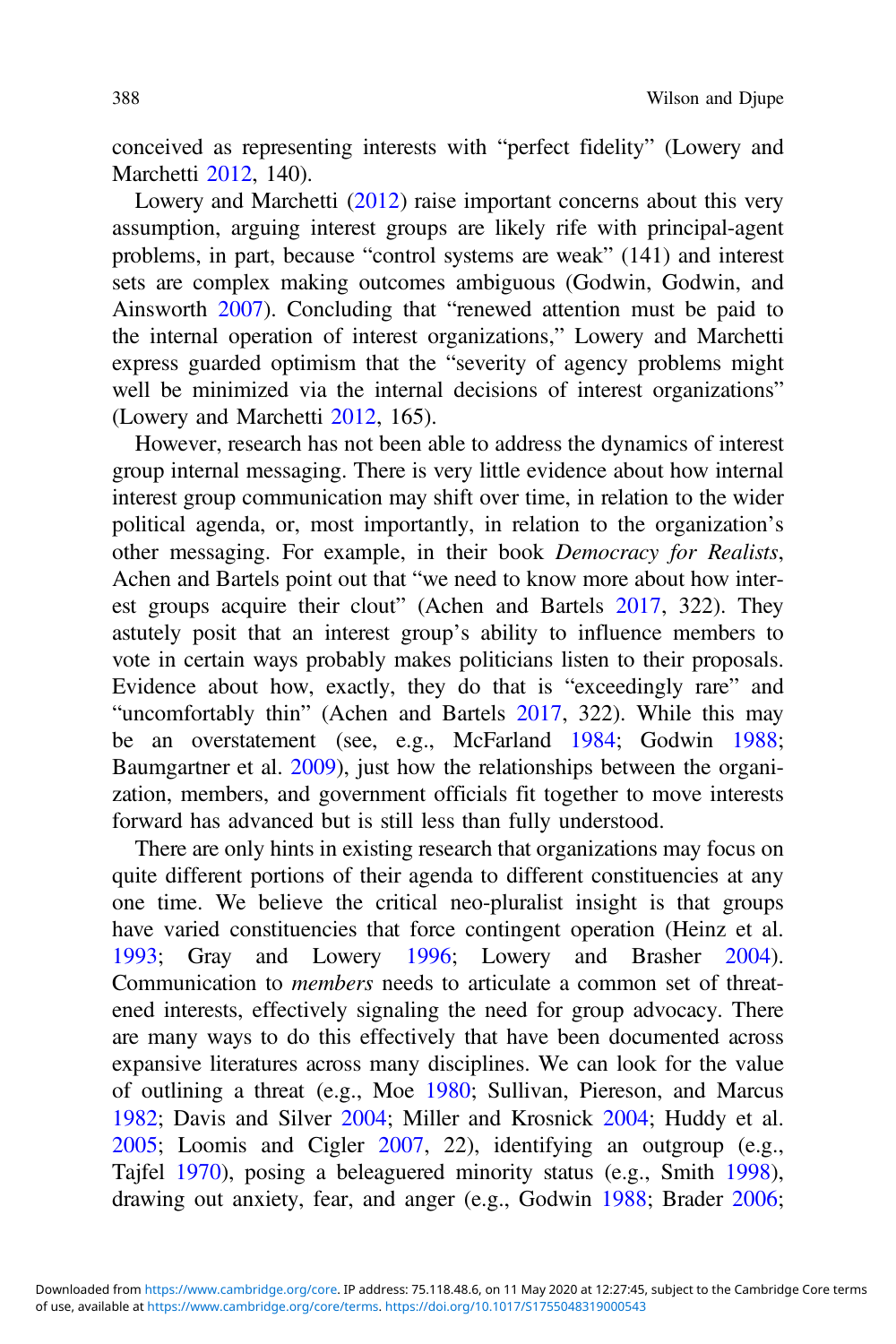Brader and Marcus [2013\)](#page-25-0), and generally highlighting the potential for loss (Kahneman and Tversky [1979](#page-27-0)).

Alternatively, when working with government officials, organized interests tend to mobilize bias in government in the hopes of deploying advocates to work on their behalf (e.g., Hall and Wayman [1990](#page-27-0); Hojnacki and Kimball [1998\)](#page-27-0). It makes sense, then, that government officials rely on groups as service providers (Bauer, de Sola Poole, and Dexter [1963](#page-25-0); Leifeld and Schneider [2012](#page-27-0)), and access to officials spreads along with resources. Powerful groups lobby more broadly (Hojnacki and Kimball [1998](#page-27-0)), and officials are willing to grant meetings to individuals from dominant groups (e.g., [Carnes and Holbein nd](#page-26-0); Kalla, Rosenbluth, and Teele [2018](#page-27-0)). Therefore, if communication is used to help maintain relationships with officials and bolster the importance of their voice, the group would not signal minority status, fear, and threat, but majority status, confidence, expertise, agreement, and promise.

Our research suggests that in an effort to navigate these complex waters of communication strategy, interest group elites do not or cannot always act as a transparent link, simple amplifier, or "superconducting transmitter" (Lowery and Marchetti [2012,](#page-28-0) 140) of members' concerns to policymakers. Therefore, the need for strategic messaging sits uneasily with what one might understand to be at the heart of interest group communication—representation of members' interests. If "the success of lobbyists depends on their ability to act as a communication link between the government and the group's membership" (Ainsworth and Sened [1993\)](#page-25-0), then at some point the flexibility needed to adapt to political events and differentially communicate to internal and external audiences begins to raise concerns about claims to representation.

We already had such concerns generated by the Olsonian theory of joining based on selective incentives (Olson [1965\)](#page-28-0), which highlighted the potential disconnect between members and leadership. Joining and retention decisions could be based on considerations alternate to policy representation (though see, e.g., Rothenberg [1988\)](#page-28-0). There is some evidence of this in our data, as FRC emails occasionally offer discounts on publications, event tickets, or vacation tours. Therefore, it is an open question of whether leaders' external statements, lobbying members of Congress, for example, are actually representing all members' political interests.

But even if members do join on the basis of resonant political position-taking, democratic dilemmas remain in this principal–agent relationship when viewed from a communication perspective. In modern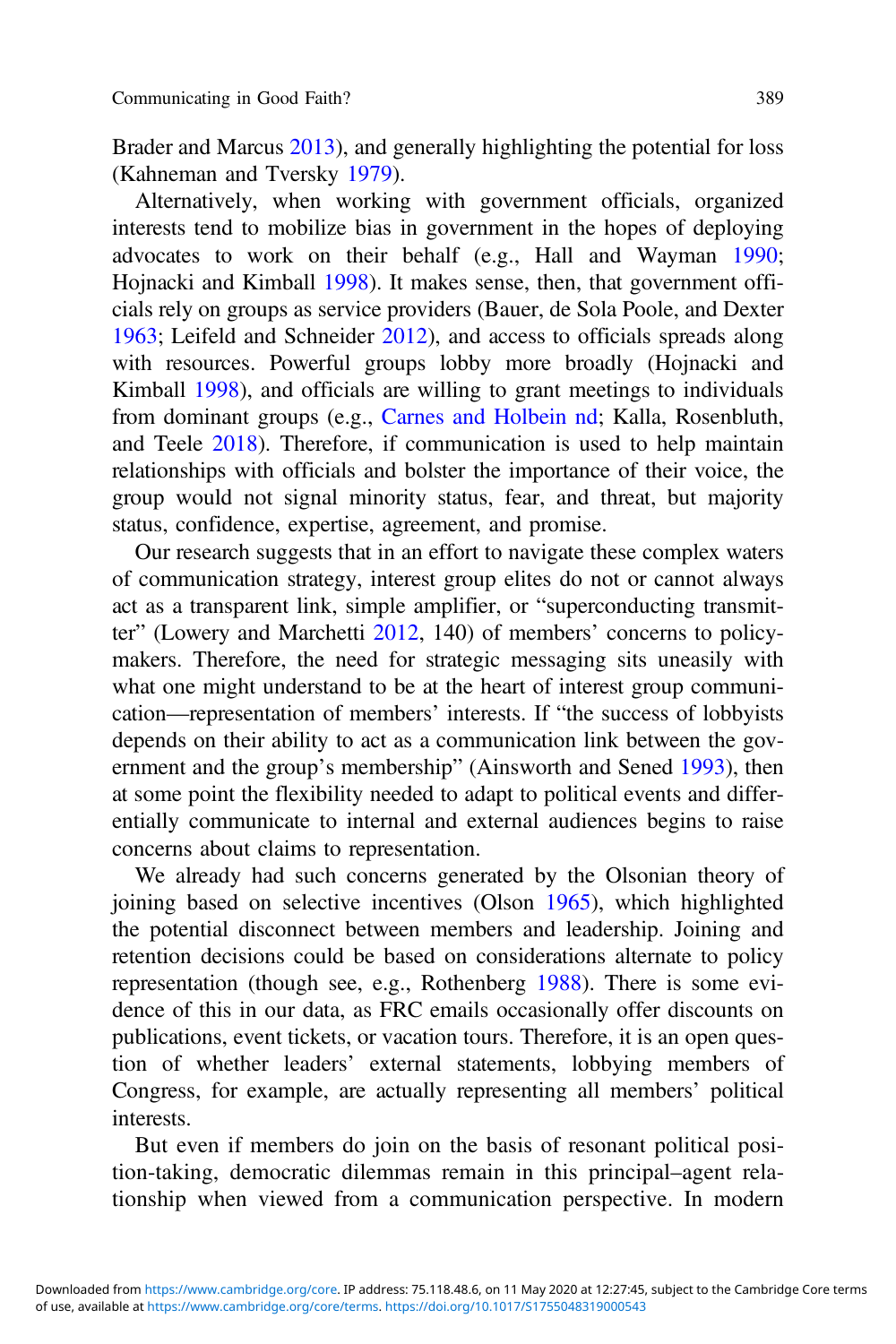atomistic membership groups (Putnam [2000;](#page-28-0) Skocpol [2004\)](#page-29-0), leaders/ entrepreneurs are providing policy ( purposive) benefits that effectively only they can communicate. Organizational leaders communicate which issues are important, what positions they take, what they did, and what effect their actions had. It is entirely possible, even quite likely, that this feedback loop is oftentimes incomplete or even misinformed (Lowery and Marchetti [2012\)](#page-28-0). In fact, existing works find that not all organized interests "go public" (Schlozman and Tierney [1983](#page-29-0); Hofrenning [1995;](#page-27-0) Kollman [1998;](#page-27-0) Nownes and Freeman [1998\)](#page-28-0), but we have no data on the extent to which groups use techniques to inform and influence the public (except in the sense of social media use see, e.g., Chalmers and Shotton [2016](#page-26-0)). And the measures we have from survey data are surely generous to the organization since they are, after all, self-reported. It is a fair assumption that organizations do not tell their members all of what they do. Indeed, our findings will suggest that the group under study does not always tell members about political interventions made on their behalf. Finding discordant agendas presented internally and externally raises serious concerns about representation.

This discussion draws out two competing hypotheses. First, if groups engage in 360 degree communication, then there will be no divergence between communication channels. This follows the classic interest group assumption, that group is interest and interest is group (Bentley [1995\[1908\]](#page-25-0)). However, we expect to reject the first hypothesis, which leads to a second. If their communication channels diverge in agendas, the reason for that divergence follows the needs of the audience: groups will emphasize issue agendas to members that highlight threat, while they will emphasize issue agendas to the media and elected representatives that convey strength.

Though clearly speculative at this point, it is worth reflecting briefly on the conditions that might encourage convergence of agendas. Perhaps the right analogy is thinking about why closely-related organizations band together despite segmented constituencies. For instance, like-minded groups collaborate on the same agenda when facing a powerful foe (Gray and Lowery [1998;](#page-26-0) see also Hojnacki [1997\)](#page-27-0). We suspect that any such policy threat, whether due to the power of the foe or resource deficit of the organization, would encourage a unified response. We would also expect that periods of flux—when equilibria are punctuated and statuses are insecure—would serve as an equivalent force on organizational agendas (e.g., Baumgartner and Jones [1993](#page-25-0)).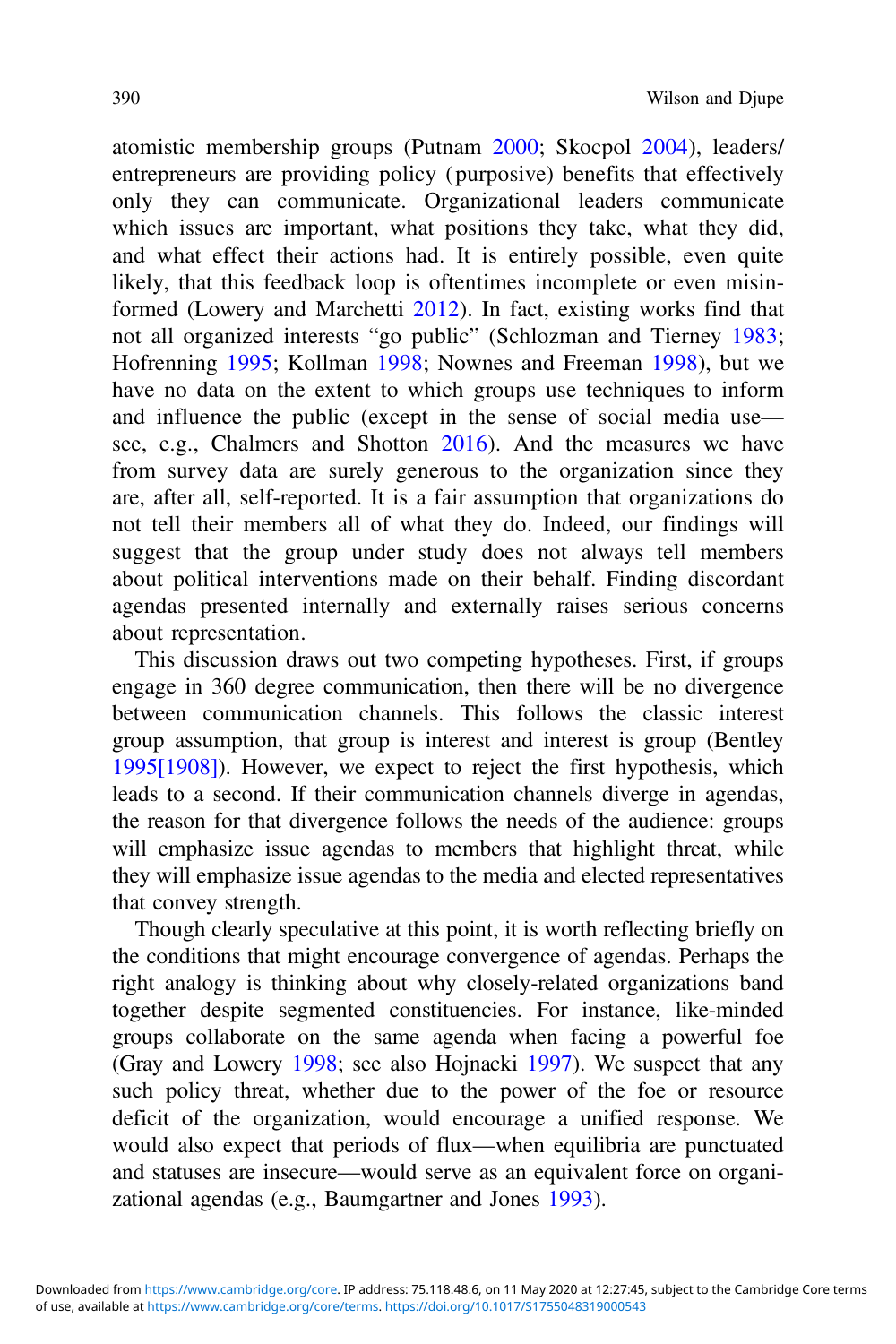### RELIGIOUS INTEREST GROUPS AND FLEXIBLE MESSAGING

Before turning to our data, it is important to address the argument that religious interest groups may be less inclined toward flexibility because they are constrained by their own theologically rigid or moral framework (Hofrenning [1995;](#page-27-0) Rohlinger [2002;](#page-28-0) Knutson [2013\)](#page-27-0). The internal diversity of religious groups can constrain organizational leaders as they construct communication. Clergy, for instance, are pinched between political differences within a congregation or between a congregation and denominational doctrine (Calfano [2010](#page-26-0); Hadden [1969;](#page-27-0) Neiheisel and Djupe [2008](#page-28-0)), and denominational lobbies keep at arm's length "bleeding edge" issues—any that do not enjoy widespread support in the denomination (see, e.g., Olson [2002\)](#page-28-0). Moreover, as the denominational lobbies continue to shrink along with their denominations, coalition advocacy has become much more common and religious lobbies have joined secular groups to form issue advocacy coalitions, such as Interfaith Power and Light and others. This opens up coalitions to the intricacies of pleasing members from different faith traditions that can make generating statements "difficult, time consuming, and slow" (Knutson [2013](#page-27-0), 121). Nevertheless, the history of the Christian Right demonstrates a willingness to compromise in order to work with similarly motivated religious groups and to navigate changing political currents (Moen [1994](#page-28-0); Wilcox [1994;](#page-29-0) Shields [2009](#page-29-0); Williams [2012](#page-29-0)).

Knutson [\(2011\)](#page-27-0) challenges the notion that religious interest groups are "unable or unwilling" to compromise on rhetoric due to moral rigidity. Her study of the language in press releases demonstrates that religious lobbying groups reflect an approach to political strategy and sophistication consistent with non-religious groups. Religious groups operate strategically in high-profile debates "issuing a variety of arguments, many of those not based on morality, in hopes of influencing policy outcomes" (2011, 332). This echoes a range of other evidence that religious groups, particularly the Christian Right, which are decidedly not denominational lobbies, are sophisticated political actors with "pragmatic strategies" (Moen [1994;](#page-28-0) Rozell and Wilcox [1996](#page-29-0); Green, Rozell and Wilcox [2006](#page-27-0); Campbell and Monson [2008;](#page-26-0) Calfano and Djupe [2009;](#page-26-0) Wilson and Burack [2012](#page-29-0); Smith [2014](#page-29-0)). Therefore, current research indicates that like secular interest groups, religious interest groups can have significant flexibility in messaging across different channels.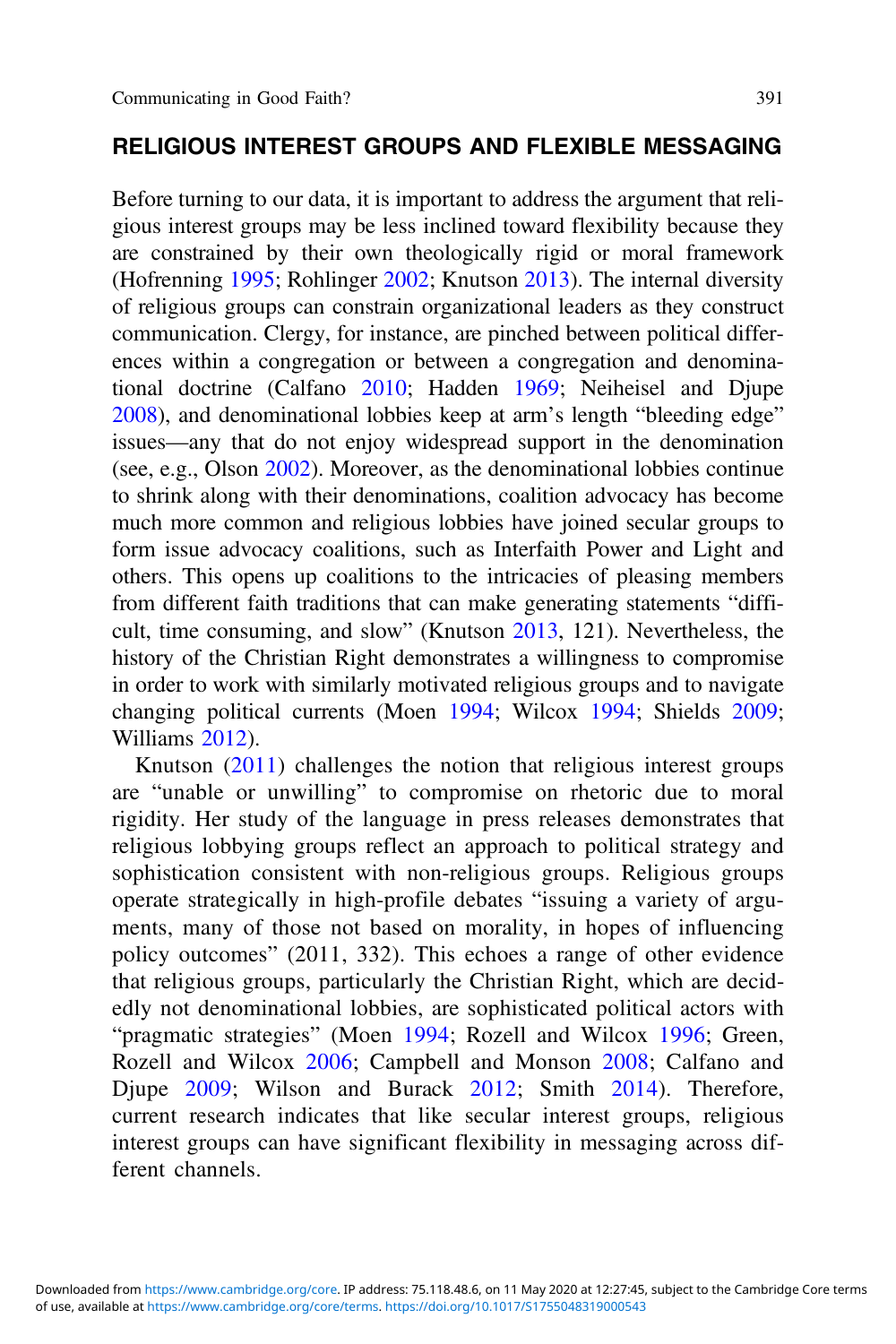# **DATA**

The data for several communication channels comes from the FRC. Founded originally in the early 1980s by James Dobson as part of his Focus on the Family organization, the FRC stands now as an independent charity and activist group. The lobbying arm is FRCAction. According to their homepage, the FRC vision is "a culture in which all human life is valued, families flourish, and religious liberty thrives." This vision is most often expressed in shorthand as "faith, family, and freedom" or increasingly as "life, family, and liberty." FRC has over 120 staff, including policy experts and digital strategists, with an operating budget of around \$16 million. FRCAction has an additional budget of around \$2.3 million. Tony Perkins, President since 2003, has transformed the organization into a financially secure machine of social conservative policy creation and advocacy.

From the beginning, FRC was well-connected in DC through its first two presidents, Jerry Regier and Gary Bauer, who served in the Reagan administration. FRC continues to be well connected and is arguably now the most powerful Christian Right political organization in America. GOP Senate Leader Mitch McConnell recently appointed Perkins as a U.S. Commissioner on International Religious Freedom. Substantial financial supporters of FRC are the Michigan-based Prince and DeVos families. Betsy (Prince) DeVos has been a longtime friend of FRC and, under the Trump administration, has become the U.S. Secretary of Education.

The data available to test these claims results from a decision the lead author made in 2007 to subscribe to the email list of the FRC. Emails steadily accreted from December, 2007 to mid-2018 to yield a treasure trove of 2,463 emails. They did not arrive in a perfectly steady stream, but varied somewhat from month to month (as shown in Figure A1 in the Supplemental Information Appendix). In a peak month, the FRC sent out nearly 80 emails (e.g., January 2008), while 2011 and 2016 are quite sparsely populated.<sup>[1](#page-24-0)</sup>

It is common for studies of interest group communication to study one communication channel, but our narrative requires examining content from multiple channels at the same time. We are fortunate that the FRC provides an archive of their press releases on their website dating back 5 years, which we scraped into a dataframe of 603 documents covering 2013 to January 2018. It is impossible for us to tell at this point if this archive is comprehensive or not, though we assume it is.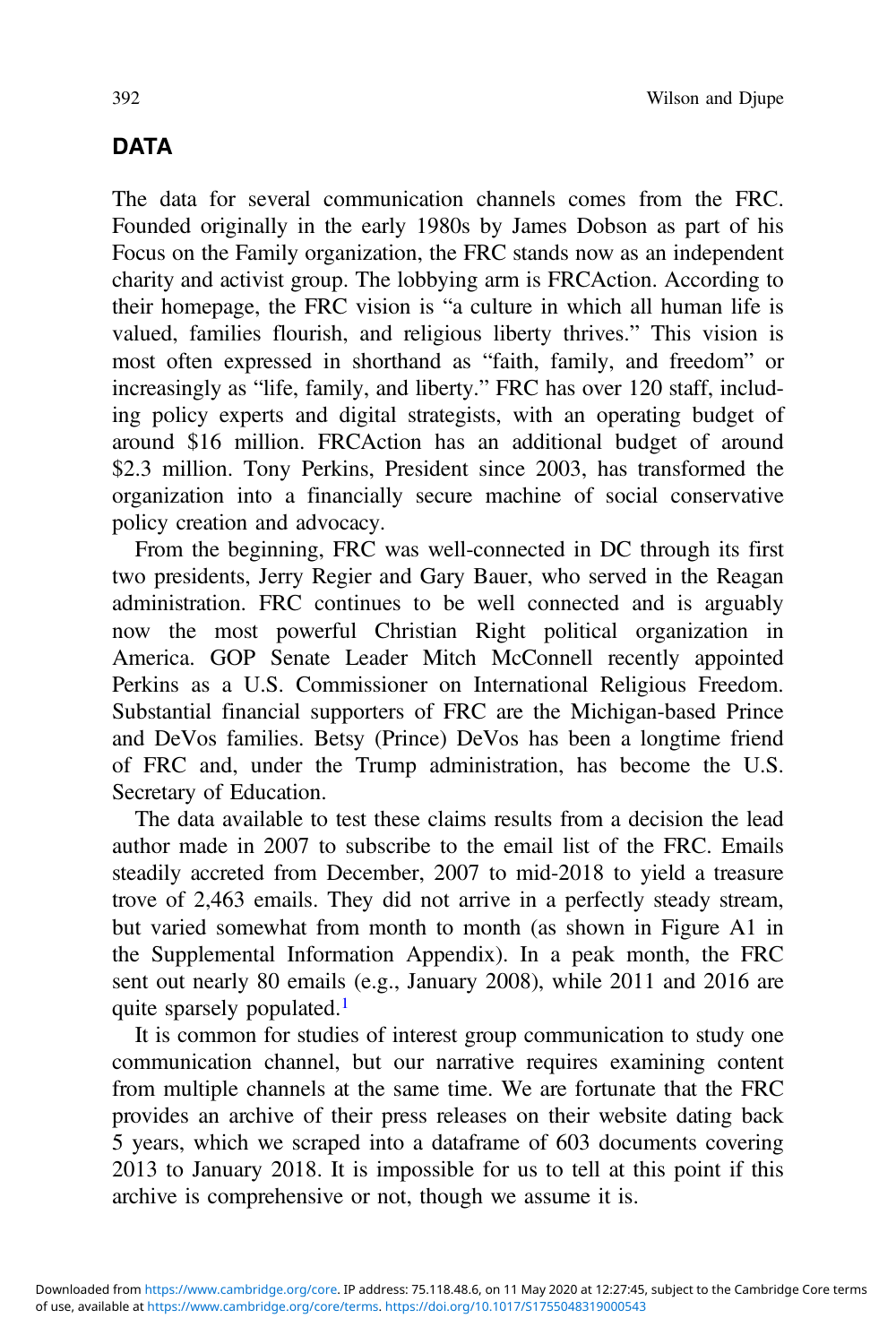We engage one further data source. The FRC employs registered lobbyists and must file reports with Congress documenting their lobbying efforts, which exist online from 1999 to  $2018<sup>2</sup>$  $2018<sup>2</sup>$  Starting in the  $110<sup>th</sup>$  Congress, FRC reported lobbying on nearly 850 bills, though most of them were duplicates across quarters and often across congresses as bills were reintroduced. For the purposes of searching FRC communications for bill mentions, we stripped off years (e.g., Stop Enabling Sex Traffickers Act) and searched for shortened 288 "unique" legislative titles.<sup>3</sup>

With the email and press release data, we began by tokenizing the data into discrete words using the tidytext package in R (Silge and Robinson [2016](#page-29-0)). We stripped out "stop words," such as conjunctions and "the" among many others; the emails also contain a variety of html tags that were cleaned out as well. This process leaves us with 1.09 million words for analysis that are linked to their original source email and date in the dataframe.

We aggregate our data to months, providing a maximum of 117 months covering the full set of emails. While date concentrations are arbitrary, months help smooth agendas over what may be jittery issues in emails and press releases.<sup>[4](#page-25-0)</sup> We focus our attention on four key policy areas that the FRC engaged across this time period: abortion, marriage, liberty, and LGBT rights.

We focus on the agenda, in which a policy issue (sometimes shortened to "issue") can be considered on an agenda when the organization is acting on it in some way, including engaging in policy debates. Naturally, our research question concerns whether there is a singular agenda or multiple agendas. Policy debates are composed of one or more frames, which may be in competition. We focus on the agenda as our data collection effort attempts to aggregate frames by including the wide variety of terms used in each policy debate. It is a different and important question that remains for future research whether organizations employ different specific frames to different constituencies simultaneously.

Each policy issue agenda space is constructed from the verbiage used by the FRC in combination with well-known word connotations. So, to capture their agenda involving abortion, for instance, we collected mentions of abort, abortion, abortionist, abortions, fetus, baby, babies, unborn, pain-capable, and infanticide. It turns out that a simple definition using versions of abort\* has almost a perfect correlation  $(r = 0.98)$  with the agenda space captured by a more complex version at the month level (see Figure A4). The FRC has adopted some of the more creative labels from the pro-life lobby like "pain-capable," but this term is clearly used in conjunction with the more commonly used abort\* terms.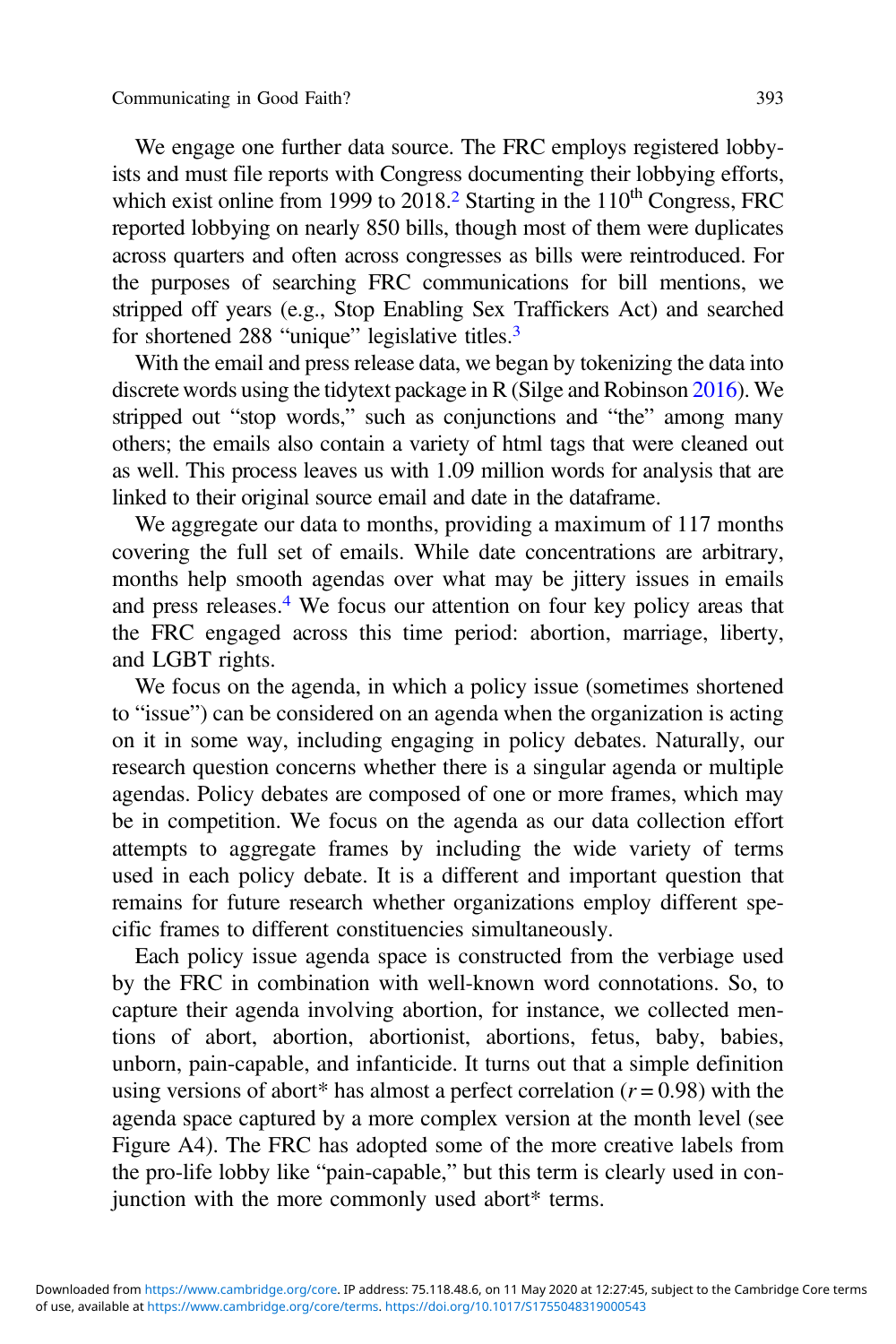The banners from the earliest FRC emails articulate their values as "Faith, Family & Freedom," which are reflected consistently in their most recent website headings of "Life, Family, & Liberty." These core values underpin what we believe to be key political issues: abortion, homosexuality, marriage, and liberty. These themes have been identified by scholars working in the field of religion and politics to be of particular political concern to the Christian Right (e.g., Wilcox and Robinson [2010\)](#page-29-0).

We have two goals for examining our data. First, it is worth documenting what the FRC's agenda looked like over time. Therefore, we begin by describing the outcome of tracking each agenda theme over time in the emails and press releases, documenting what is happening when rhetoric spikes. Second, we test whether internal (email) rhetoric tracks the external (press release) rhetoric. We also search for mentions of specific lobbying activity by looking for bills mentioned in emails. This analysis highlights the degree to which efforts to manage relations with office-holders are reflected in communication designed to manage relations with supporters.

# DEPICTION OF INTERNAL AND EXTERNAL AGENDA **COMMUNICATION**

In this section, we consider the frequency of the appearance in the two major communication channels of four themes: abortion, homosexuality, marriage, and liberty. The data demonstrates the responsiveness of internal messaging. In describing the ebb and flow of each theme, we note the correspondence of the political environment with particular spikes in the themes. It is not clear if the FRC deployment of these themes at particular times is proactive or reactive, simply that the themes in emails correlate with events in the wider political environment. [Figure 1](#page-10-0) shows the distribution of issue communication in emails across time, while [Figure 2](#page-10-0) shows the press release data. We have three alternate views available in the Appendix—email communication highlighting one issue at a time appears in Figures A5, Figure A6 shows press release communication with one issue highlighted, and Figure A7 shows email and press release communication by issue over time.

# Abortion

Abortion is arguably the leading issue that motivates Christian Right voters, and at least underlies CR agenda activity (Lewis [2017\)](#page-27-0). The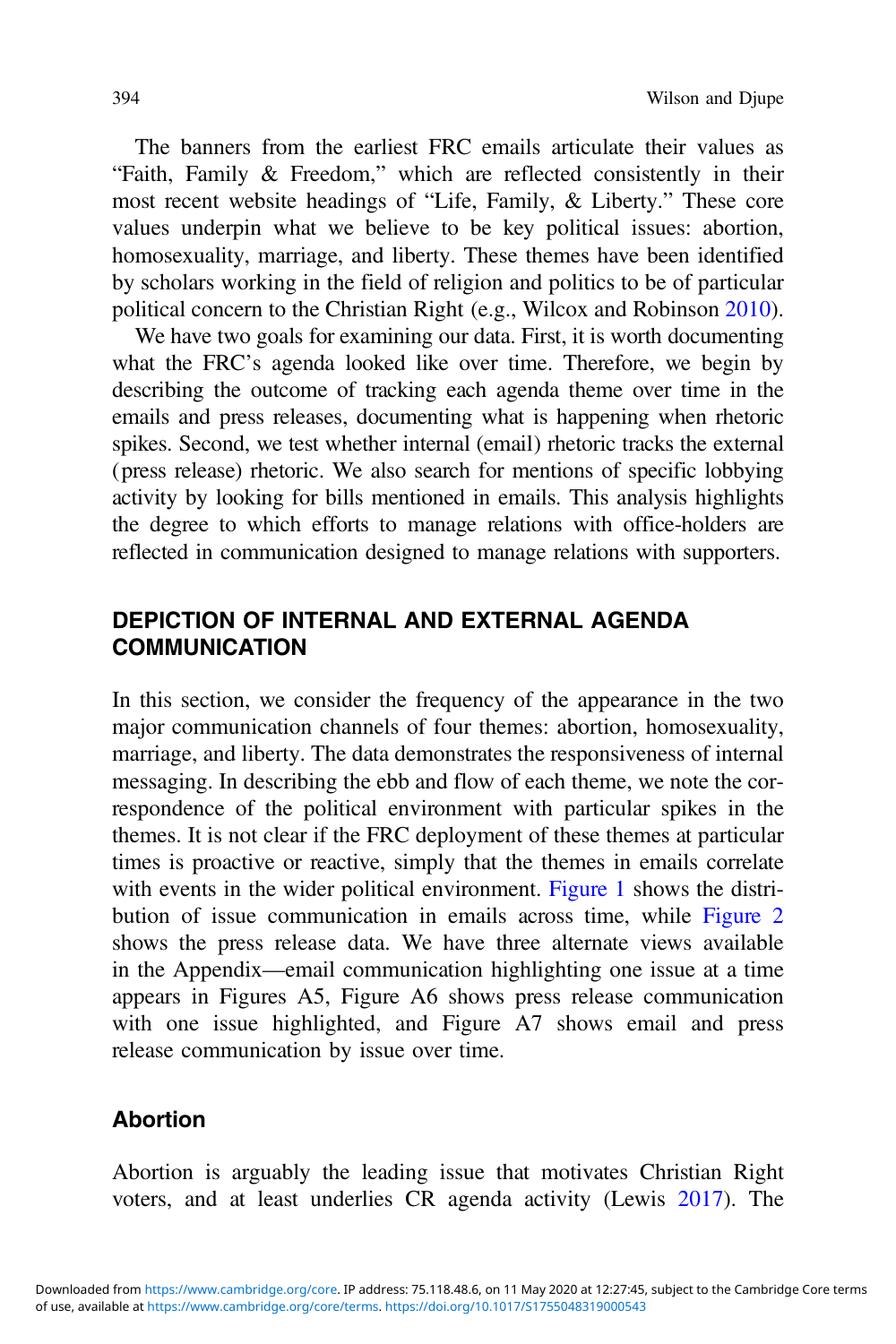<span id="page-10-0"></span>

Issues - Liberty - Abortion - LGBT - Marriage

FIGURE 1. (Color online) Core Issue Agenda Email Communication by Month, 2007–2018



FIGURE 2. (Color online) Core Issue Agenda Press Release Communication by Month, 2013–2018

FRC represents the long tradition of anti-abortion perspectives that have been affiliated with the Christian Right since a few years lag after the US Supreme Court decision in Roe v. Wade (1973). Figure 1 tracks the number of times abortion-related terms (described above) appear in emails by month.<sup>[5](#page-25-0)</sup> Given the centrality of abortion to the FRC, one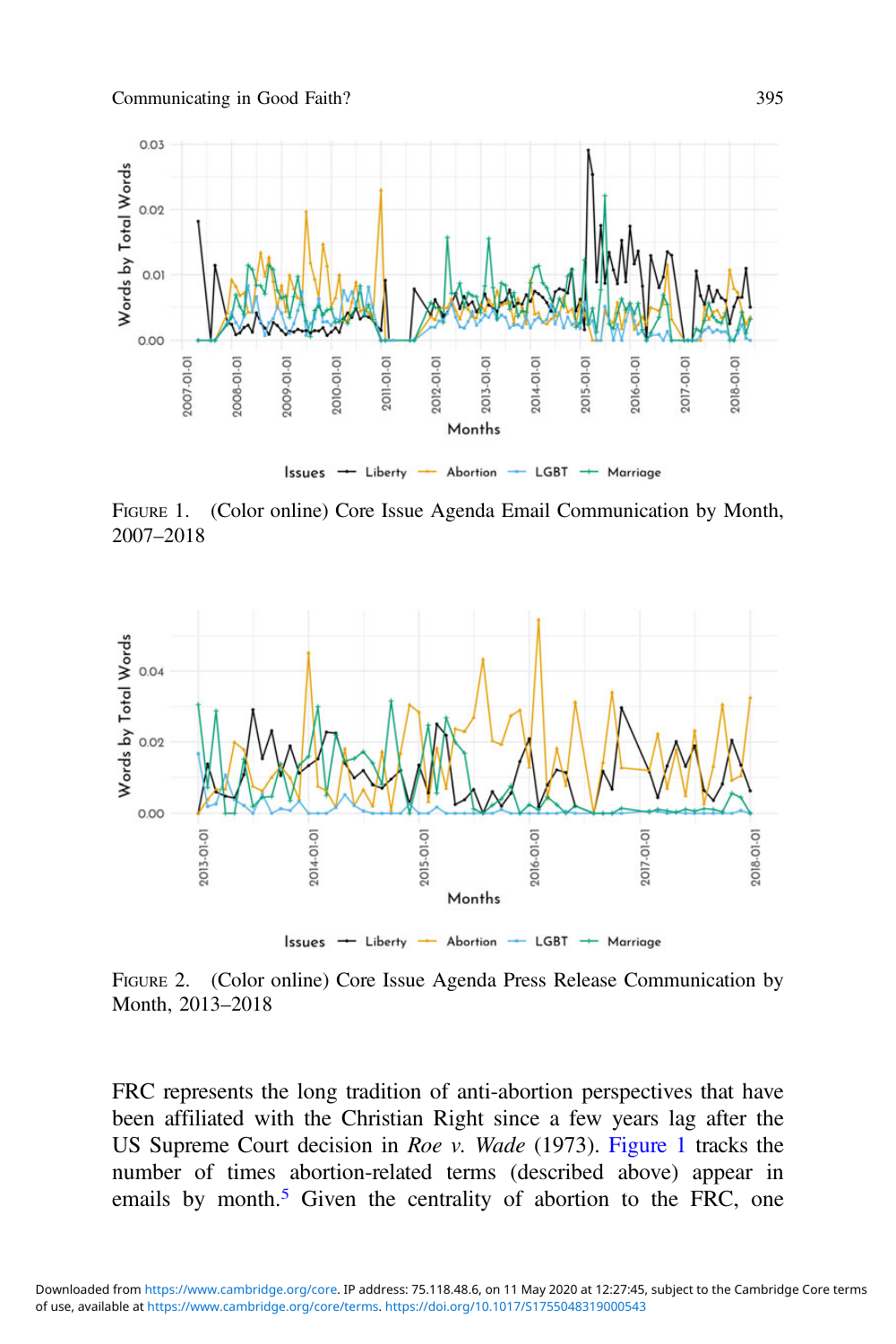might assume that this issue would have a regular appearance in emails. However, the frequency of abortion rhetoric is sporadic, though never missing. In the years 2008–2011, there are months in which abortion tops the agenda. These spikes map onto the wider political context, indicating that abortion appears more frequently at times of either U.S. presidential or mid-term Congressional elections. The only other clear spike during this period is during mid-2009 when Congress and society debated Obamacare.

Interestingly, abortion appears less frequently in emails directed to constituents during Obama's second term in office (2012–2016). However, by 2016, general election abortion reappears in significant concentrations. The most recent spike in the abortion rhetoric is in early 2018. This seems to reflect the events marking 45 years since the Roe v. Wade decision on January 22, 1973. For example, FRC emails around this time promoted "Sanctity of Life Sunday" on January 21, supplying local congregations with bulletin inserts explaining their biblical theology on the issue and encouraging individuals to pray, "affirm President Trump for appointing pro-life justices," "contact your representative and senators," "educate yourself on pro-life arguments," and "support a pregnancy care center in your area."

Given its centrality to the FRC organizational aims, one might expect to see abortion rhetoric appear more consistently in constituent emails. However, the spikes appear at times of potential loss—elections and pending policy change. This may indicate that abortion rhetoric fits a script that should be particularly useful for maintaining support through emphasizing the fear of loss and minority status that demands action.

[Figure 2](#page-10-0) shows abortion's place on the external, press release agenda and presents what appears to be a quite different story. While it does not cover the same extensive time period as the emails, the press releases show a spike at the beginning of each year (the Roe anniversary), but then much more intense focus on abortion in the last several years. As marriage drops off their external agenda after Obergefell v. Hodges (June 26, 2015), abortion rose to take its place as the dominant concern to external audiences through press releases.[6](#page-25-0) It is notable that this is also a time period when the pro-life movement achieved considerable success in state legislatures rolling back funding and access to abortion facilities (e.g., Nash et al. [2018](#page-28-0)). In other words, the focus on abortion could also signal power and majority status.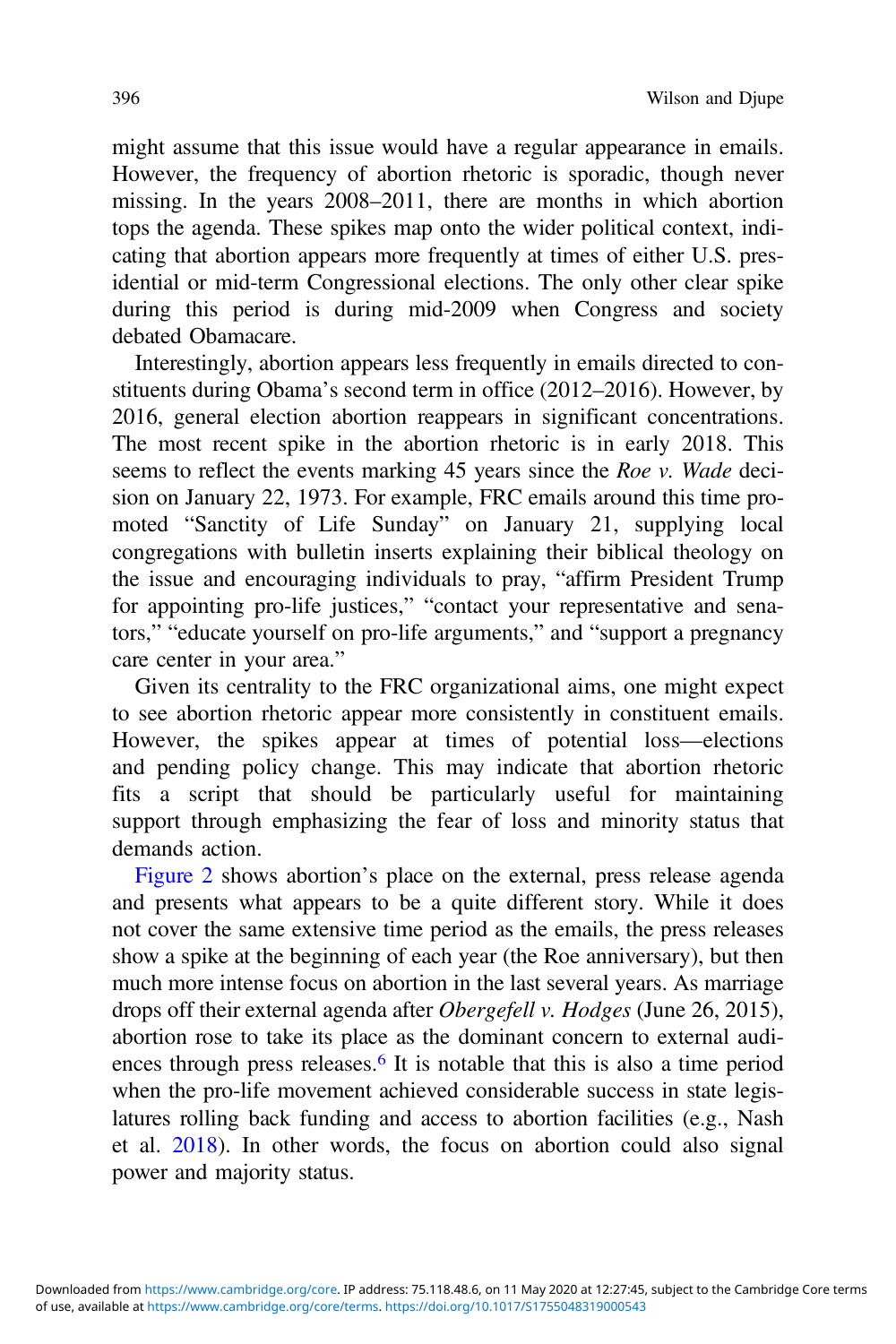# Homosexuality

Another issue associated with the Christian Right is the belief that homosexuality is a sin and that public policy should not incentivize homosexuality by providing equal (often called "special") rights. From Anita Bryant through the AIDS Crisis and to the legal recognition of samesex marriage, social conservatives have maintained that homosexuality is against the Bible and against nature. As advocates of complementarianism (men and women have different, complementary roles), FRC is clear that it believes homosexuality is unnatural, will lead to a significant change in American culture, and perhaps threaten the health and wellbeing of heterosexual Christians. In [Figure 1](#page-10-0), we track the usage of the words homosexual, homosexuality, gay, lesbian, bisexual, transgender, and transsexual. Again, the apparent centrality of this issue might lead to an assumption that it would make a regular appearance in internal emails.

We find that between 2008 and 2011 LBGT rhetoric factors into the internal messaging less than abortion rhetoric. The spikes in 2008 map onto the wider political discussions around California's Proposition 8 which sought to establish a state constitutional amendment defining marriage as between a man and woman only. Once the ballot initiative passed, the mentions are dialed back. Like abortion, the spike in 2009 seems to map onto the debate over Obamacare. It is noticeable that at the beginning of 2010, the rhetoric begins to increase. There were two key events during this time. First, in February, FRC was active in lobbying against the House of Representatives' condemnation of the Ugandan Anti-Homosexuality Bill (HRes. 1064). Second, on April 14, Obama signed an executive order changing DHHS rules to allow hospital visitation and decisionmaking rights for gay and lesbian partners. Of course, 2010 was also the mid-term elections, so these combined factors seem to indicate that during that year, FRC believed it was politically strategic to educate, interpret, and motivate constituents on this issue.

Setting aside 2011 (due to low *n*), the LGBT rhetoric appears significantly less from 2012 onwards. Two related external factors worth noting might have had an impact on this shift in rhetoric. First, the dominant reason why the FRC mentions homosexuality is in the context of same-sex marriage (see Figure A8)—the two trends track closely. Therefore, once Obergefell was decided, mentions of LGBT specifically dwindle to nearly non-existent.[7](#page-25-0)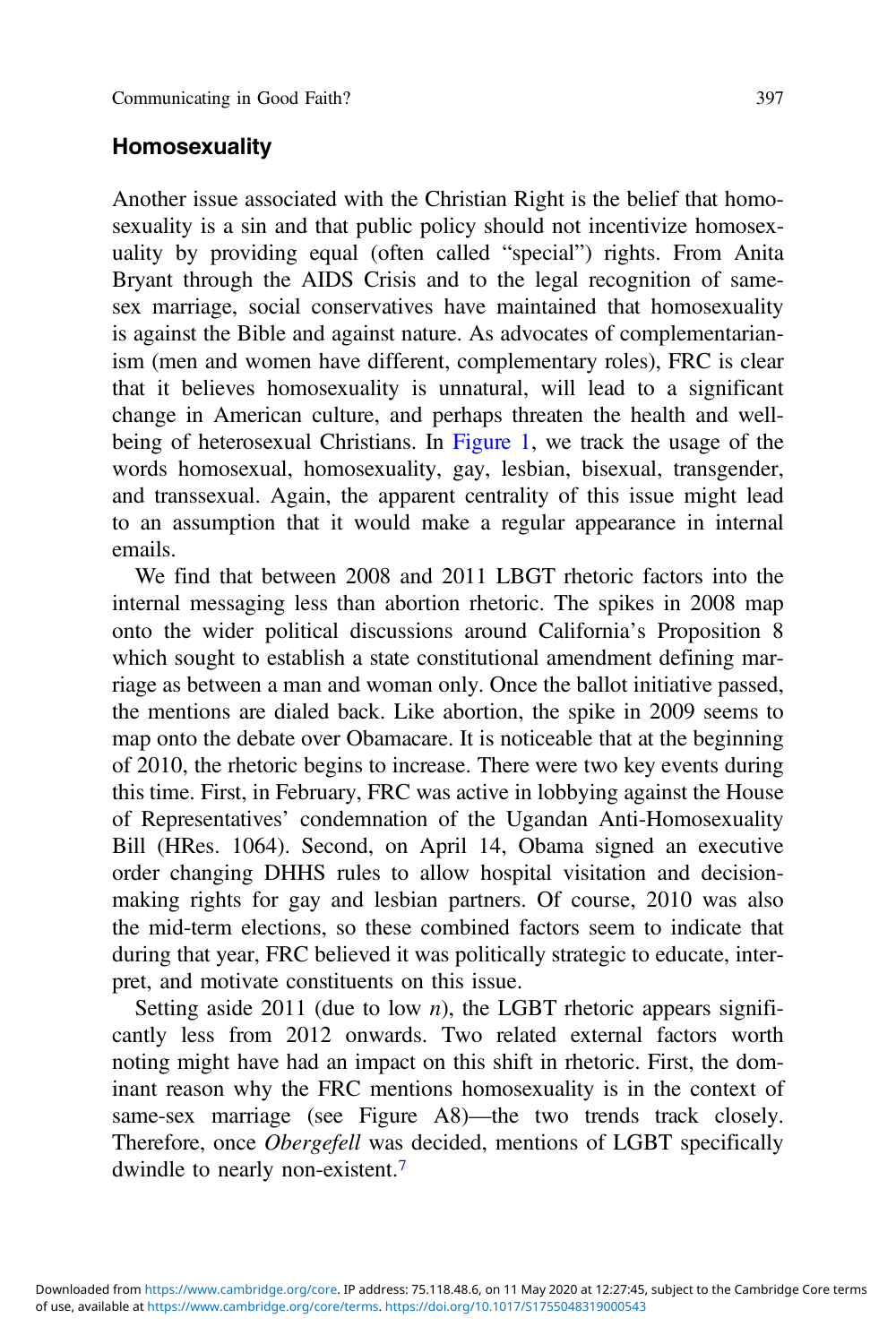Second, research demonstrated that from 2000 onwards, there was a significant change in attitudes overall in the United States toward lesbians and gay men. For example, fewer Americans had negative attitudes toward gay men and lesbians raising children (Drake [2013a\)](#page-26-0); there was more support for gay marriage (Pew [2013](#page-28-0)); there was more social acceptance of gay men and lesbians (Drake  $2013b$ ); and by 2011, around  $60\%$ of Millennials favored gay marriage (Pew [2011\)](#page-28-0). Specifically, evidence suggests that evangelical young people appear to disagree with anti-homo-sexuality rhetoric (Putnam and Campbell [2010;](#page-28-0) Farrell [2011;](#page-26-0) Cooper et al. [2016](#page-26-0)) and are more likely to believe homosexuality should be accepted by society (Diamant and Alper [2017\)](#page-26-0). The dialing back of identity-specific rhetoric may indicate market awareness and a recognition that identityspecific language resonated less with constituents, particularly younger constituents.[8](#page-25-0)

There is some evidence to suggest that these larger social changes have had an impact on Christian Right organizations. In 2011, reparative therapy programs also came to the attention of the wider public through controversial stories about a clinic owned by then presidential candidate Michelle Bachmann's husband, Marcus. In 2012, a key organization of the Christian Right, Exodus International encountered various difficulties and eventually closed in 2013. These events suggest that changing social attitudes did affect some Christian Right organizations. Therefore, it is possible that FRC emails reflect a broader strategic shift away from some forms of identity-specific rhetoric.

#### Marriage

[Figure 1](#page-10-0) also tracks the usage of the terms "marriage" and "same-sex marriage." Between 2008 and 2018, marriage appears far more often than LGBT identity-specific terms and is more akin to the usage of the word abortion in its frequent appearance in emails. As noted above, the 2008 spikes map onto three significant events: in May, the California Supreme Court struck down the ban on same-sex marriages with weddings beginning in June; in July, the U.S. Court of Appeals upheld the "Don't Ask, Don't Tell" policy banning gay men and lesbians from serving openly in the U.S. military; and in November, the presidential election was held during which Republican candidate McCain endorsed a state's right to define marriage as between a man and a woman. The early spike in 2009 reflects a number of state-level policy and legal changes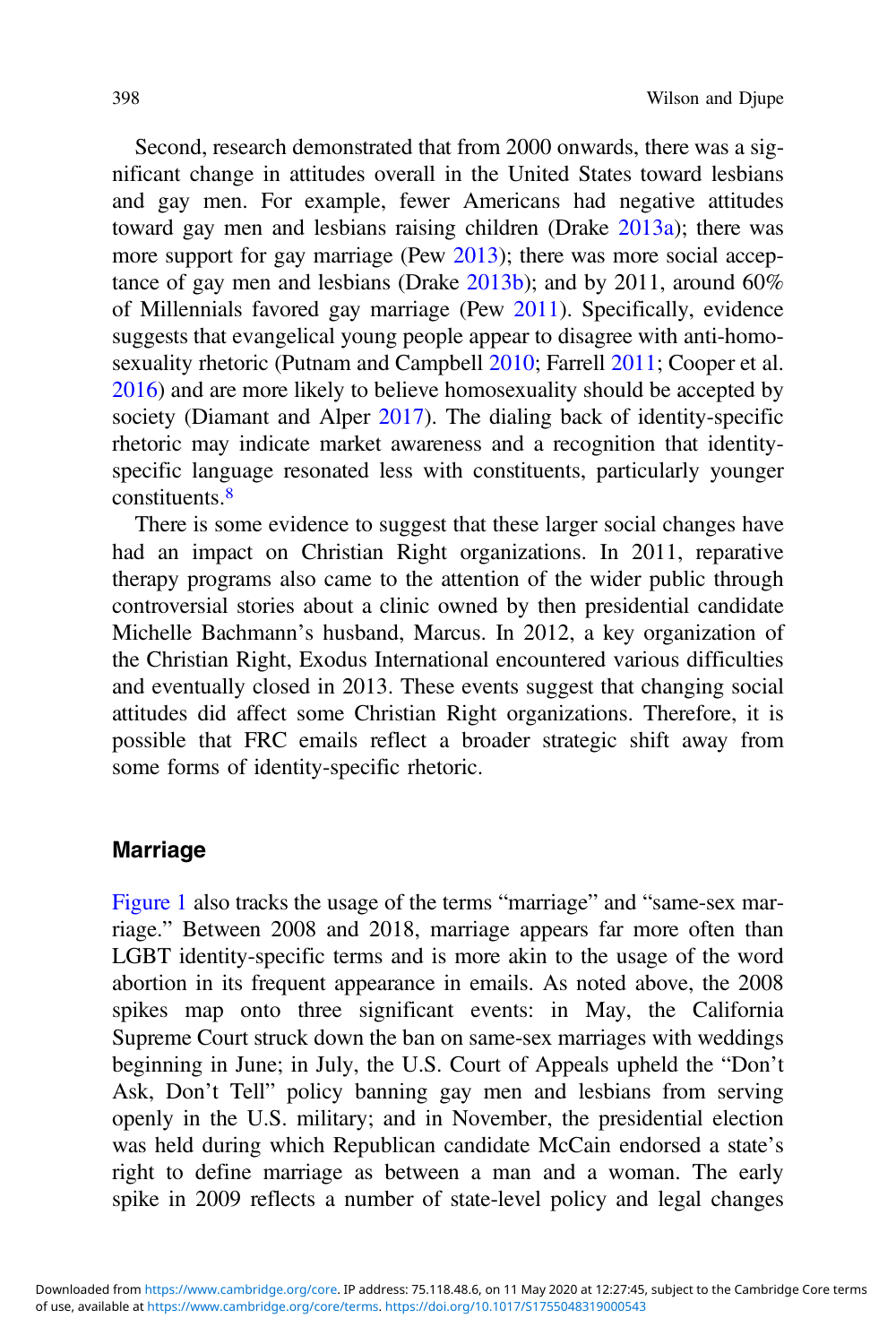allowing for same-sex marriage—e.g., in AZ, HI, CO, VT, NH, IA, ME, and NY all taking place between February and April. Whereas political discourse in 2008 and early 2009 was centered around "marriage," after the 2008 election, the rhetoric appears to be dialed back until the midterm elections.

From 2012 through 2014, marriage rhetoric becomes a much more prominent feature of FRC's internal communication. Marriage and same-sex marriage are deployed more than abortion or identity-based LGBT language. In February 2012, the U.S. Court of Appeals for the Ninth Circuit rules California's Proposition 8 unconstitutional. On May 9, President Obama announced that he believed same-sex couples should be allowed to marry and endorsed civil rights for gay men and lesbians. This corresponds with a significant rise in mentions of marriage in FRC emails. Later in the year, marriage stays on their political radar, though at a lower volume, with ME, WA, and MD becoming the first states to legalize same-sex marriage by popular vote.

In early 2013, the decision by the Pentagon to extend some marriage benefits to same-sex couples maps onto a similarly noticeable rise in FRC marriage rhetoric. In May, RI, DE, and MN all legalize same-sex marriage. Then early in the summer, the U.S. Supreme Court finds parts of DOMA unconstitutional followed by dismissing an appeal regarding Proposition 8. All of this serves to keep marriage central to political discourse.

Marriage rhetoric spikes again in January 2014 as the U.S. Supreme Court halts gay marriages in UT during a state appeals process, only to be followed by the U.S. Supreme Court declining to hear five same-sex marriage appeals in November, which served to allow same-sex marriages to go ahead in five states. The largest spike in marriage rhetoric surrounds the U.S. Supreme Court Obergefell v. Hodges decision in June 2015. Beyond that time, marriage rhetoric plays less of a role in FRC email rhetoric. We are not suggesting that FRC has accepted same-sex marriage; however, the political environment had shifted and they retreated to focus on the fight for exclusions from rights compliance (as in Masterpiece).

Much of the same analysis can be applied to the press release distribution of marriage rhetoric (see [Figure 2](#page-10-0)). Marriage is quite prominent before mid-2015 (Obergefell) and then drops off almost completely thereafter, with only a few aftershocks. It is also much clearer in the press releases that marriage and abortion do not often occupy the FRC's external communication agenda at the same time. That is confirmed in Figure A9, which shows a sharply negative relationship between their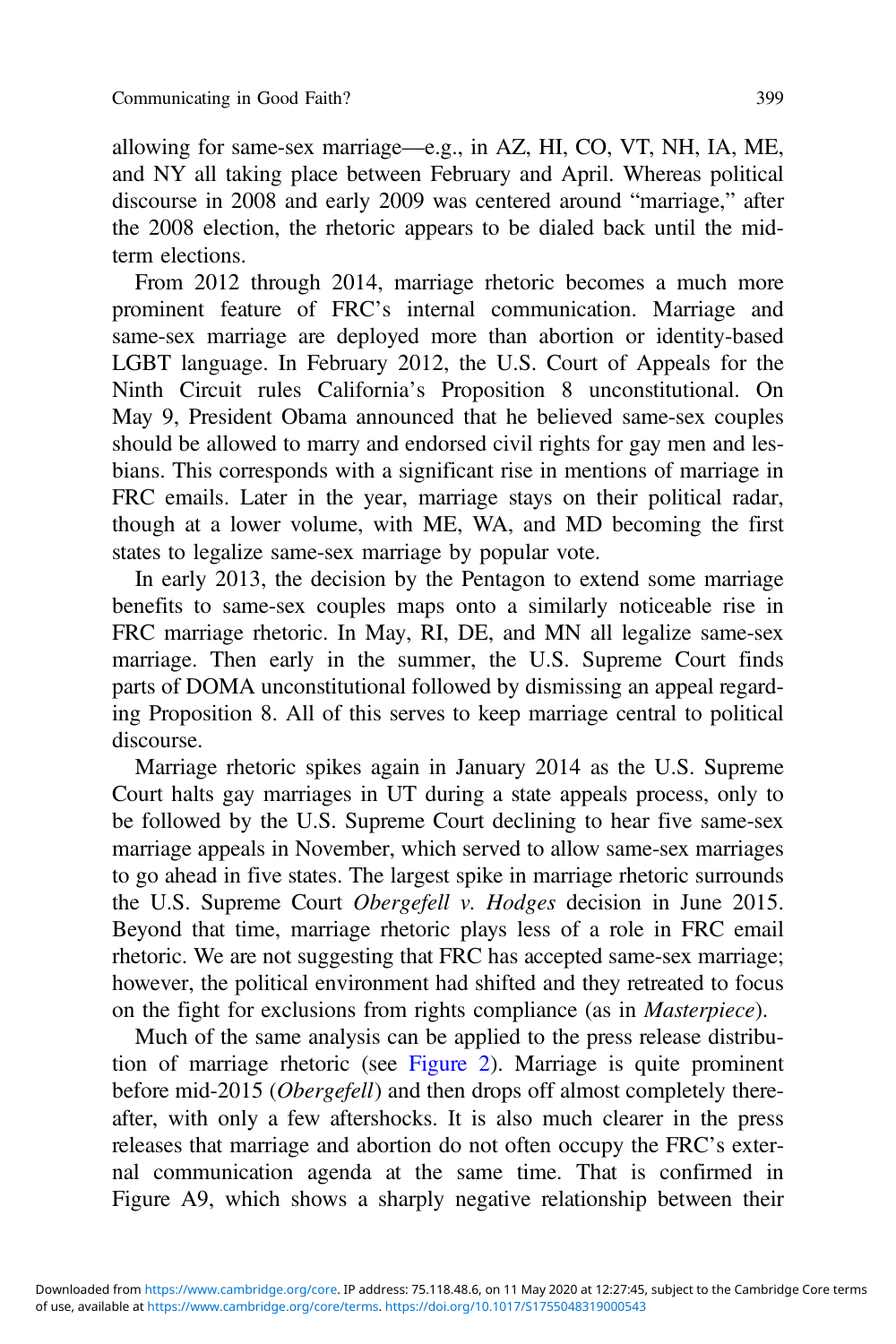concentration in month-aggregated press releases—when one is present, the other is not.

# Liberty

Our analysis of the liberty theme includes references to "liberty" and "freedom." In 2008, some FRC emails had a banner line of "Life, Family, & Liberty." Therefore, as a core organizational value, it is unsurprising that "liberty" appears regularly, as [Figure 1](#page-10-0) indicates. However, the theme does not register significantly in emails from 2008 through 2010, though from 2012 until late 2014 "liberty" makes a modest but steady climb with a small spike in the autumn of 2014.

Two events occurred in 2012 that altered the political landscape. In CO, Masterpiece Cakeshop refused on religious grounds to bake a wedding cake for a gay couple. In OK, in response to the requirement of Obamacare that employees are offered a range of contraceptive options, the owners of Hobby Lobby refused on religious grounds to offer the morning after pill as an option in their employee healthcare plan. FRC was actively supportive of both cases starting with emails about the bakery in July 2012 and the Hobby Lobby lawsuit later in November. FRC also wrote amicus briefs for both cases. Over the next few years, both cases moved in and out of public discourse with the Hobby Lobby case decided by the U.S. Supreme Court in 2014 and the bakery case in 2018. Both cases upheld the conservative Christian cause on grounds of religious liberty, though Masterpiece was narrowly decided.

In October 2014, Houston mayor Annise Parker issued a subpoena for sermons believed to violate the city's equal rights ordinance. While that case was dropped in early 2015, the spike in November 2014 coincides with an FRC book launch, The Liberty Threat, written by James Tonkowich that cited the Houston case. Of course, both issues were highlighted around the time of the midterm elections.

In early 2015, the rhetoric changes significantly. Throughout 2015 and 2016, liberty spikes far more than any other theme we consider. In [Figure 1,](#page-10-0) liberty is comparatively the most repeated theme, outscoring abortion, homosexuality, and, other than around the Obergefell decision, marriage. The employ of liberty at the start of 2015 signals a new fight they had begun with Masterpiece and would continue after Obergefell: fighting to limit the application of rights observance to conservative Christians. Many of the emails connect issues of liberty with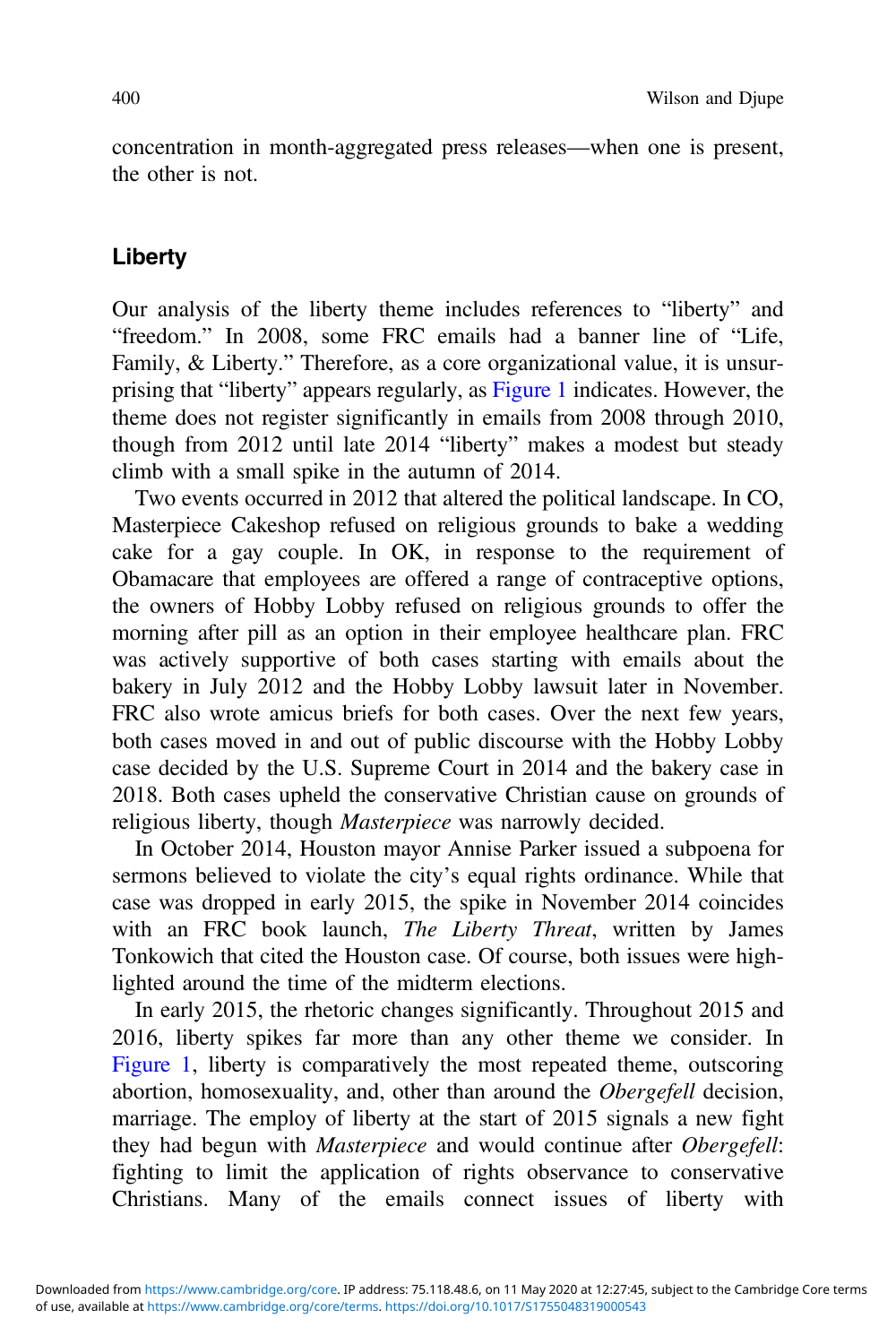homosexuality: "the rampant LGBT agenda is a direct assault on our right to freedom of religion" (March 16, 2015). Policies supporting transgender citizens are of particular concern around this time, too.

But "liberty" also continued to be tied to traditional topics of school choice, prayer in school, and a fire fighter who was allegedly fired from his job due to a self-published Bible study booklet. April 2015 sees an increase in the number of emails citing religious liberty, all soliciting donations toward a "Free to Believe" matching grant. Specifically, FRC had a goal of raising \$150k by the end of April. Once Trump is elected in 2016, liberty remains a key theme but is more in line with the others.

It is clear that liberty rises and falls as the status of the Christian Right shifts. The most dramatic inflection point is the *Obergefell* decision where the movement moves from majoritarian to the minority position seeking rights protections. From some perspectives, this follows the long slide toward minority status embodied in abortion politics (Lewis [2017\)](#page-27-0). But it is not static and the FRC is less compelled to use protectionist "liberty" language after Trump is elected.

Liberty does appear in the press releases [\(Figure 2\)](#page-10-0), but its status relative to abortion is inverted compared to the email pattern—compared to abortion, liberty is much less frequently invoked in press releases. In fact, liberty goes on hiatus in the press releases immediately after the Obergefell decision. Liberty returns to steady usage from late 2015 onward, but its prevalence decouples from marriage, which is now infrequently used. This indicates that religious liberty is not simply a reframing of marriage concerns, but a new agenda item. While liberty and freedom are powerful symbolic terms that have a deep resonance with Americans (e.g., Jelen [2005\)](#page-27-0), they are not indicators of majoritarianism and power.

Across the post-Obergefell period, the email concentration on liberty seems to enable FRC to position themselves to their followers as a threatened minority in need of protection, which resonated with the rising populist, anti-federal government narrative of the 2016 elections. To confirm that the language did indeed shift, [Figure 3](#page-17-0) shows the results of regression models interacting the communication channel and whether the monthly concentration of rhetoric on each theme came before or after the Obergefell decision in June 2015. In the pre-Obergefell era, the press releases featured a higher concentration of liberty rhetoric, while it was significantly less common in the post-Obergefell period (if two lines do not overlap, it is statistically significant at the 90% level). The abortion gap was already present in the pre-period, but grows substantially in the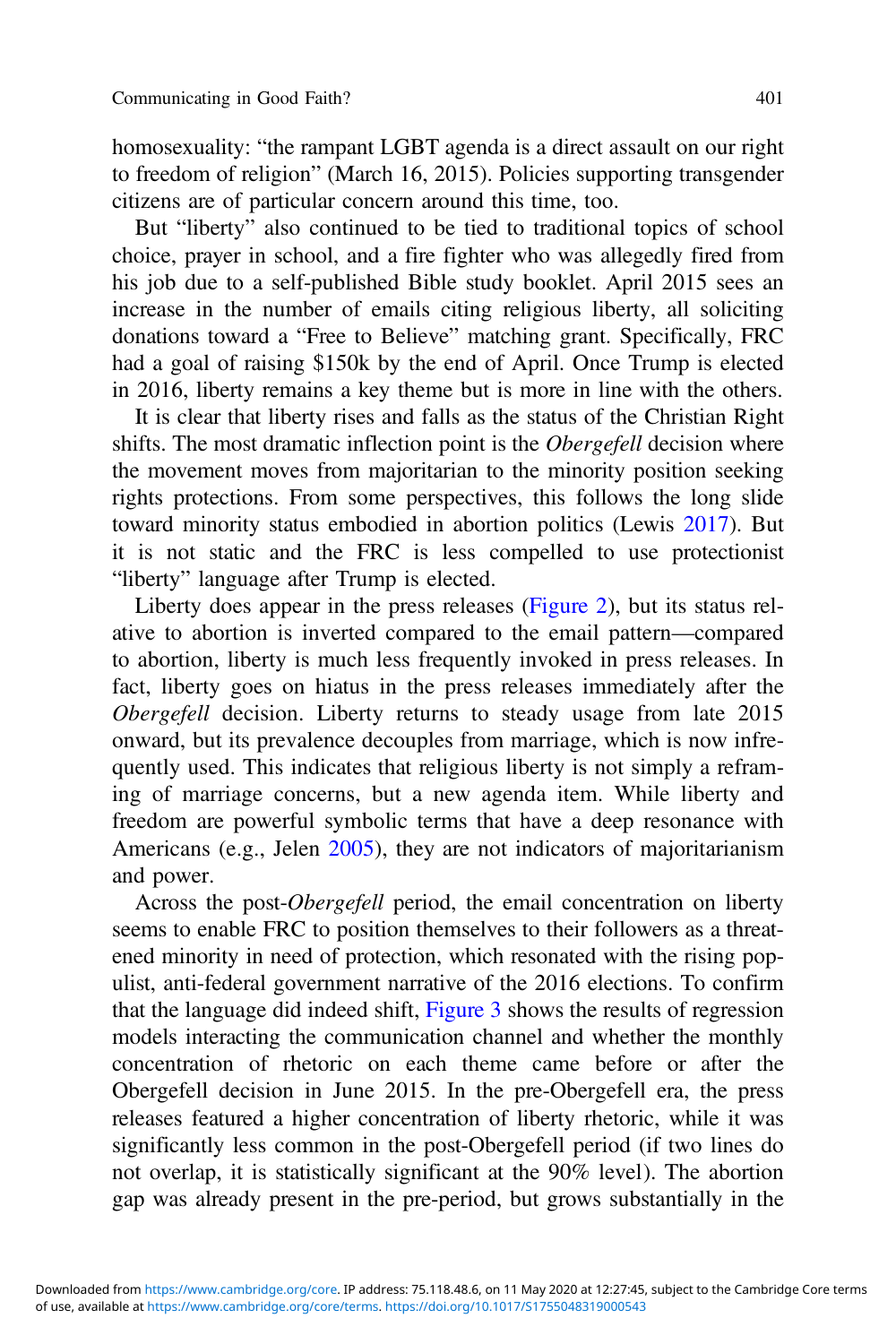<span id="page-17-0"></span>

FIGURE 3. (Color online) How Liberty and Abortion Rhetoric Presence Shifted from Pre to Post Obergefell

post-period; an abortion focus is even less likely in the emails and more likely in the press releases.

# THE LINK BETWEEN INTERNAL AND EXTERNAL **COMMUNICATION**

As discussed earlier, messaging must be flexible to serve many masters, but existing work suggests, in parallel with our first hypothesis, that interest groups will coordinate their communication channels. Interest groups are forced to adopt frames that will appeal to legislators but not offend members (e.g., Beyers [2004](#page-25-0); Trapp and Laursen [2017](#page-29-0)). Organized interests employ "all directional advocacy" (Browne [1998](#page-26-0)), focusing their communicative efforts wherever they will bear fruit. When groups are not able to successfully establish and negotiate insider connections, they take their case to members and to the public (e.g., Schattschneider [1960](#page-29-0); Kollman [1998](#page-27-0); Dür and Mateo [2013](#page-26-0)).

But, there are good reasons why communication to different audiences may not correlate. One possibility is simply that different divisions within large organizations handle different communication channels and an orga-nization's message drifts.<sup>[9](#page-25-0)</sup> In this particular case, FRC indicated that they have separate teams writing emails and press releases, but they coordinate efforts. Our approach focuses on the needs of different audiences—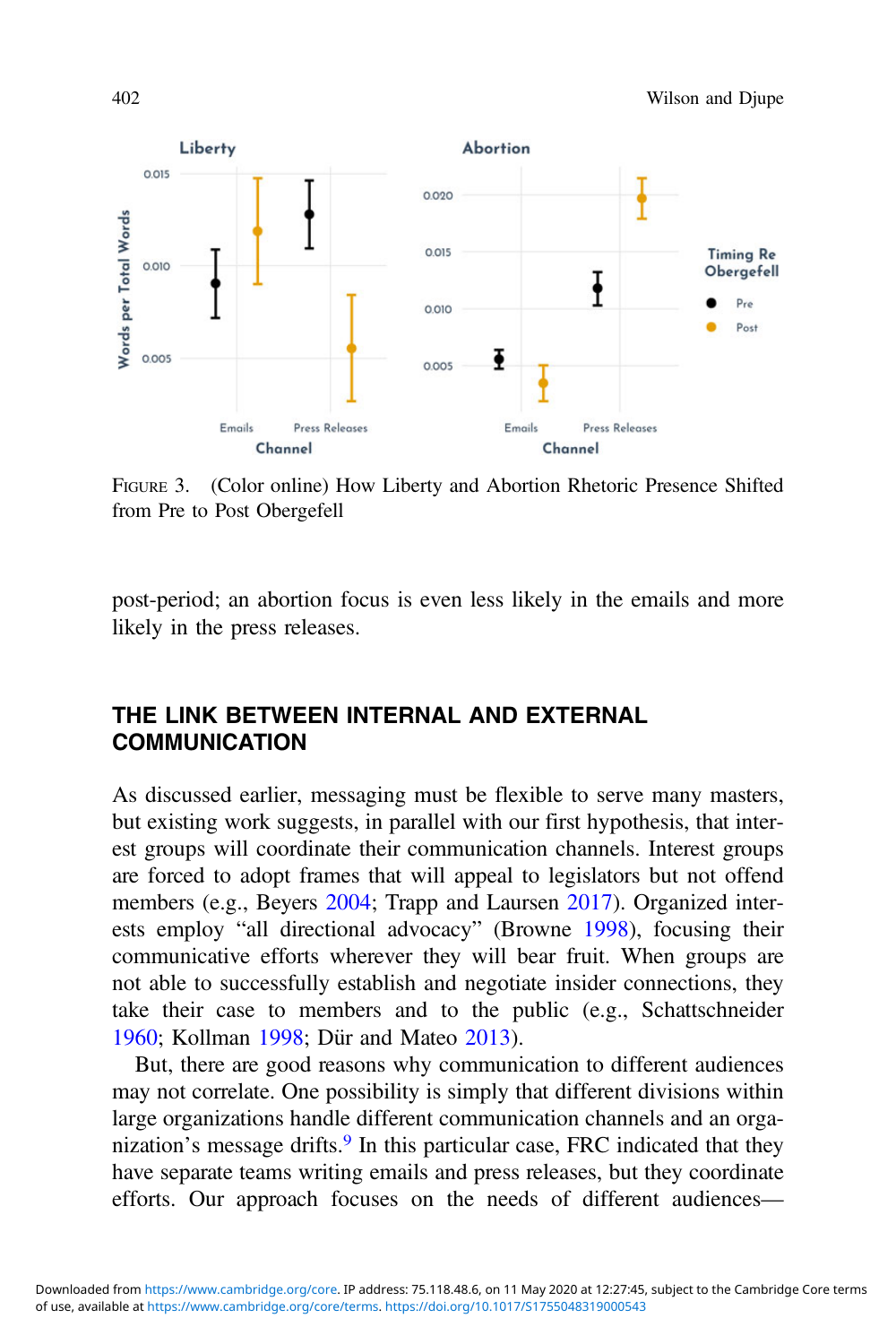managing access to legislators may not mesh with the needs of managing the membership. Access is granted on the basis of power and agreement, whereas the membership may be motivated by minority status and disagreement with society and current policy directions. The importance attached to issues may differ and the language profile of successful arguments may differ. That is, members may more successfully mobilize on the pain of loss, coupled with doing the Lord's work in the case of religious organizations, rather than gain. On the other hand, legislators are more likely to respond to powerful, successful groups making majoritarian arguments. This is our second hypothesis—that agendas in different channels will not correlate and the pattern in each will follow the needs of advocating with that audience.

One way to gain leverage on the needs of the audience is to examine the focus on issues as the political environment changes. The logics of managing internal and external communications may be motivated by organizational elites recognizing a shift from a majority to minority status on an issue. For example, above we noted the great shift in FRC rhetoric around the Obergefell decision. The judicial and social acceptance of same-sex marriage clearly repositioned FRC in the minority. Given the extent of the threat posed and loss of majority status, one might expect FRC's communication around this issue to align in frequency between the emails and press releases. Alternatively, abortion politics has not changed greatly since the 1970s. Opinion distributions have been stable (e.g., Saad [2017](#page-29-0)) and while legislatures continue to churn out restrictive policies, federal courts have consistently rejected the most restrictive ones. As the press release data suggest, abortion is credible material for the FRC to address, it signals their efficacy, and it may be flexible enough to allow the internal and external communication streams to be independent.

[Figure 4](#page-19-0) tests just that. It displays the link in monthly concentrations of communication between emails and press releases for the four core issues captured in two flavors—the raw counts of terms and the relative counts ( per the total word count that month). Abortion communication from emails and press releases is not significantly correlated  $(r=0.16, p=$ 0.23); neither is the relative content significantly correlated. Strikingly, the communication in emails and press releases about liberty and freedom is not significantly correlated either  $(r = 0.17, p = 0.20)$ , while the relative counts are almost completely independent  $(r=0.01, p=$ 0.95). We have already seen that the liberty language came to dominate email communication after Obergefell, but it did not feature nearly as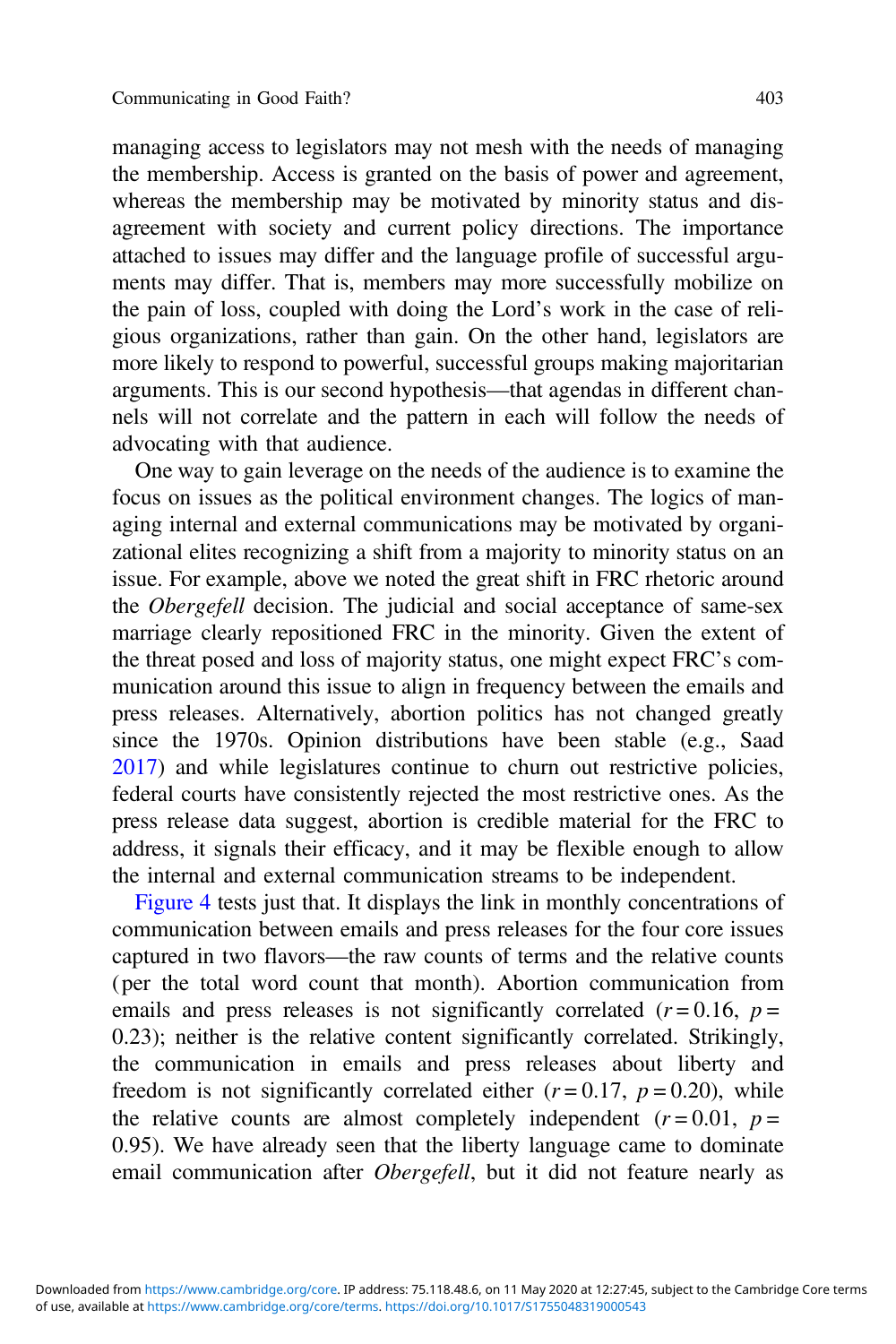<span id="page-19-0"></span>

FIGURE 4. 4. (Color online) The Link Between Internal (Email) and External (Press Release) Agendas Across Core Issues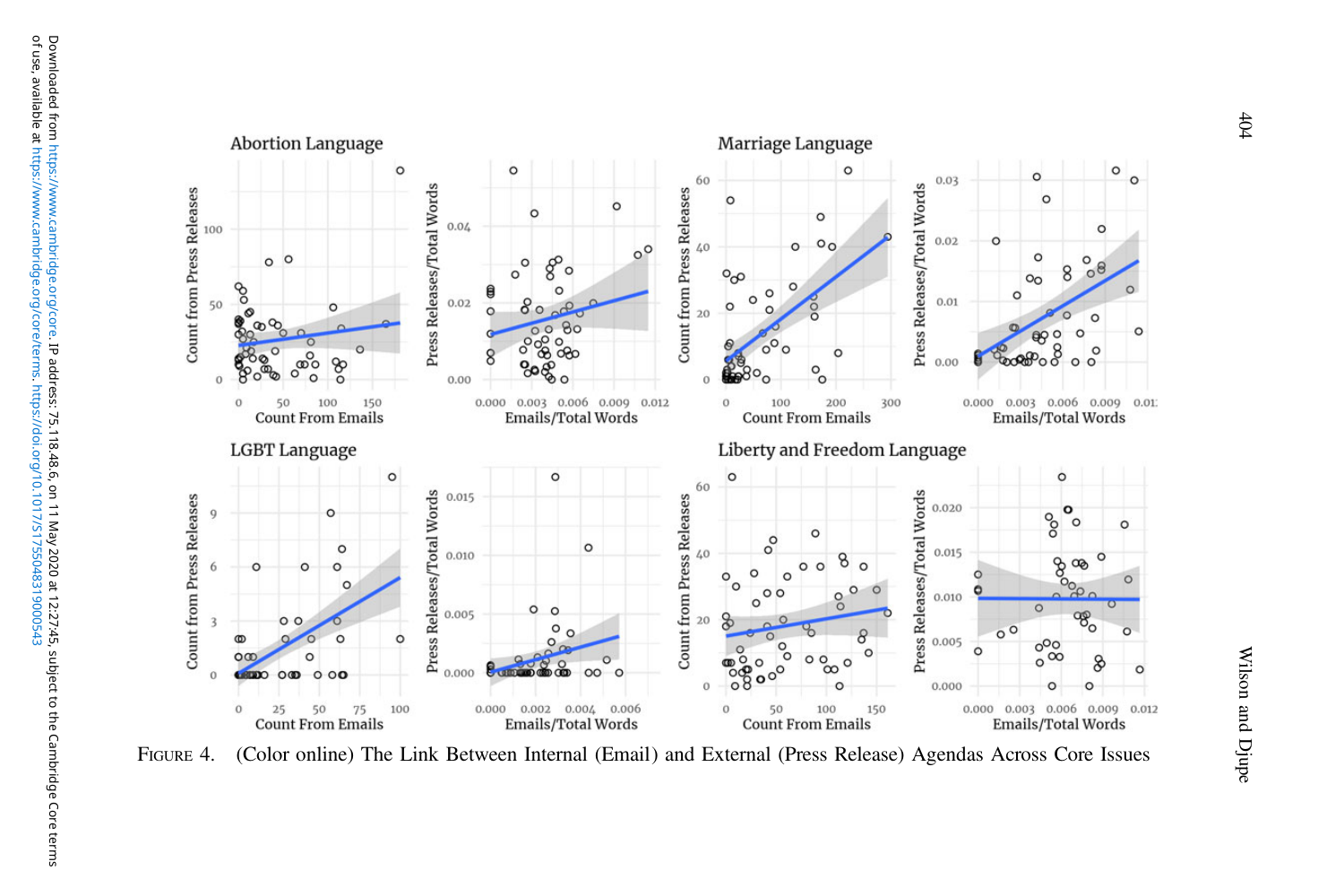prominently in press releases and was quite variable in concentration. These distinct patterns are reflected dramatically in [Figure 4.](#page-19-0)

The use of LGBT language is significantly linked between the two communication channels, but the counts are so low in the press releases that the link is not particularly meaningful. Surely this pattern is part of the much more extensive campaign of discussing marriage. Seen in the upper right corner of [Figure 4,](#page-19-0) the marriage counts (and relative counts) are strongly correlated between monthly emails and press releases  $(r =$ 0.58,  $p < 0.01$  for the raw counts).

Even in the cases of issues that host correlations between the communication channels, it is important to point out how divergent some months are. Focusing on the case of marriage, there is a month with nearly 60 mentions of the word marriage in press releases and zero mentions in their emails; on the flip side, there is a month with just shy of 200 mentions of marriage in email communication and zero mentions in the press releases. These months are not common, obviously, but they do exist and serve to highlight just how flexible the FRC is in its communication programming across channels.

To the extent that previous work has contemplated this question, it suggests that frames are strategically chosen for wide appeal and that their influence hinges on connecting supporters with policymakers to move or halt existing legislation. The disjuncture with the literature could not be greater since our evidence aggregates frames up to the agenda-level. Therefore, in many cases, the state of the political world as read by FRC supporters is considerably different than what the FRC is suggesting to its press release constituency, not just in framing, but in terms of what issues are important at a particular time. These indications of flexibility of messaging across channels undoubtedly reflect sophisticated, strategic communications, but the dissonance also raises questions about representation. Below, we explore this further by assessing what bills lobbied on by FRC are noted as important in emails to FRC supporters.

# COMMUNICATIVE LINKS TO LOBBYING

It would be ideal to validate the lack of connection between communication channels with other data. Fortunately, we have another source to examine—the degree to which email subscribers are informed about FRC lobbying. The literature is not united on this point, but the primary assumption is that insider influence depends on a tight feedback loop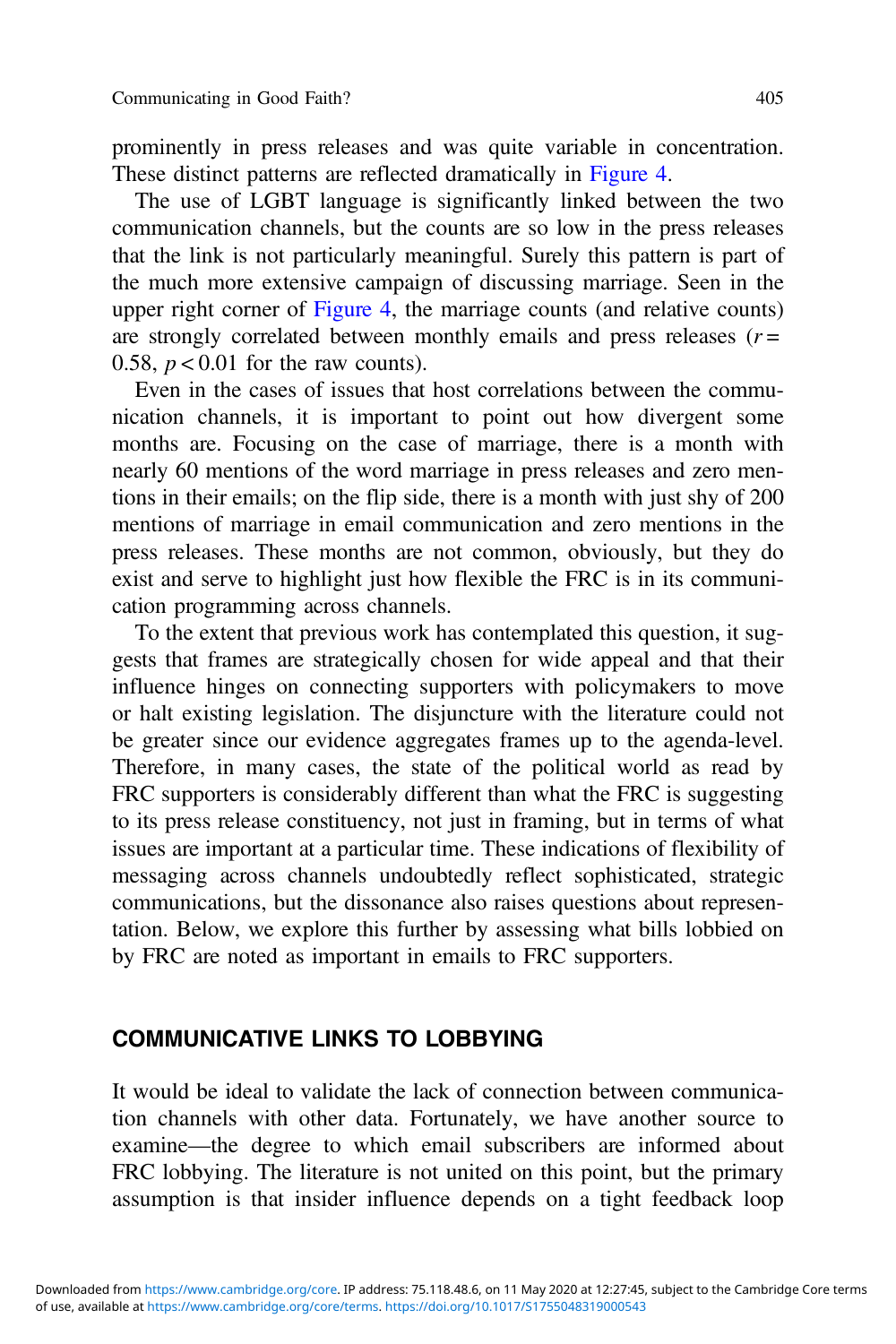where groups mobilize members (in the case of membership groups) to communicate their position back to legislators (e.g., Ainsworth and Sened [1993](#page-25-0); Lowery and Marchetti [2012](#page-28-0)). But, since groups tend to lobby allies (Hall and Wayman [1990;](#page-27-0) Hojnacki and Kimball [1998](#page-27-0); Baumgartner and Leech [1998](#page-25-0)) and friendly committees (Holyoke [2003\)](#page-27-0), member mobilization is not immediately necessary in most cases allied policymakers know the organization and do not need a thousand postcards to sponsor legislation. This is especially true when groups have a presence in a member of Congress's (MOC) district or state (Langbein and Lotwis [1990;](#page-27-0) Hojnacki and Kimball [1998;](#page-27-0) [2001\)](#page-27-0). Perhaps only in cases where organized interests need to coordinate MOCs and group members will they talk explicitly about their lobbying efforts to member/supporters. Put differently, we think it unlikely that organizations inform their membership about every legislative effort, but one might assume requirements of representation would lead to identifiable issue resonance across channels.

We searched emails for bills on which the FRC reported lobbying. The bills with the most mentions are presented in Figure A10 and the Employment Non-Discrimination Act (ENDA) tops the chart with 83 mentions, perhaps because it has been "introduced in every Congress since 1994 except the 109th" (Wikipedia 2018). Clearly, the FRC considers establishing the right to non-discrimination based on sexual orientation as a deep and persistent threat. Most of the remainder of the top bills mentioned deal with abortion and contraception.

[Figure 5](#page-22-0) highlights the variation in bill mentions over time. On average, it is not likely that an email to members includes a reference to a bill. The average (0.144 overall) hovers around 0.114 per email through 2013 and then jumps up thereafter to 0.202 per email; on average, 3.1 bills were mentioned each month. There were 234 total bill mentions in the emails, though it is important to note that only 48 bills (of the 288 searched) were mentioned by name at least once in the emails (about  $17\%$  of bills).<sup>[10](#page-25-0)</sup>

Of course, this could be a limitation of our inflexible search method that requires the bill's name be mentioned. "ENDA," for instance, would not be counted by this method. FRC could also talk generally about their efforts to stop employment provisions that would impede Christian religious freedom (to discriminate), but that would not be picked up either. So, this is an admittedly conservative estimate of how much they communicate their lobbying activity. But it is also a useful one since contacting MOCs about an issue would be facilitated by the mention of bill titles.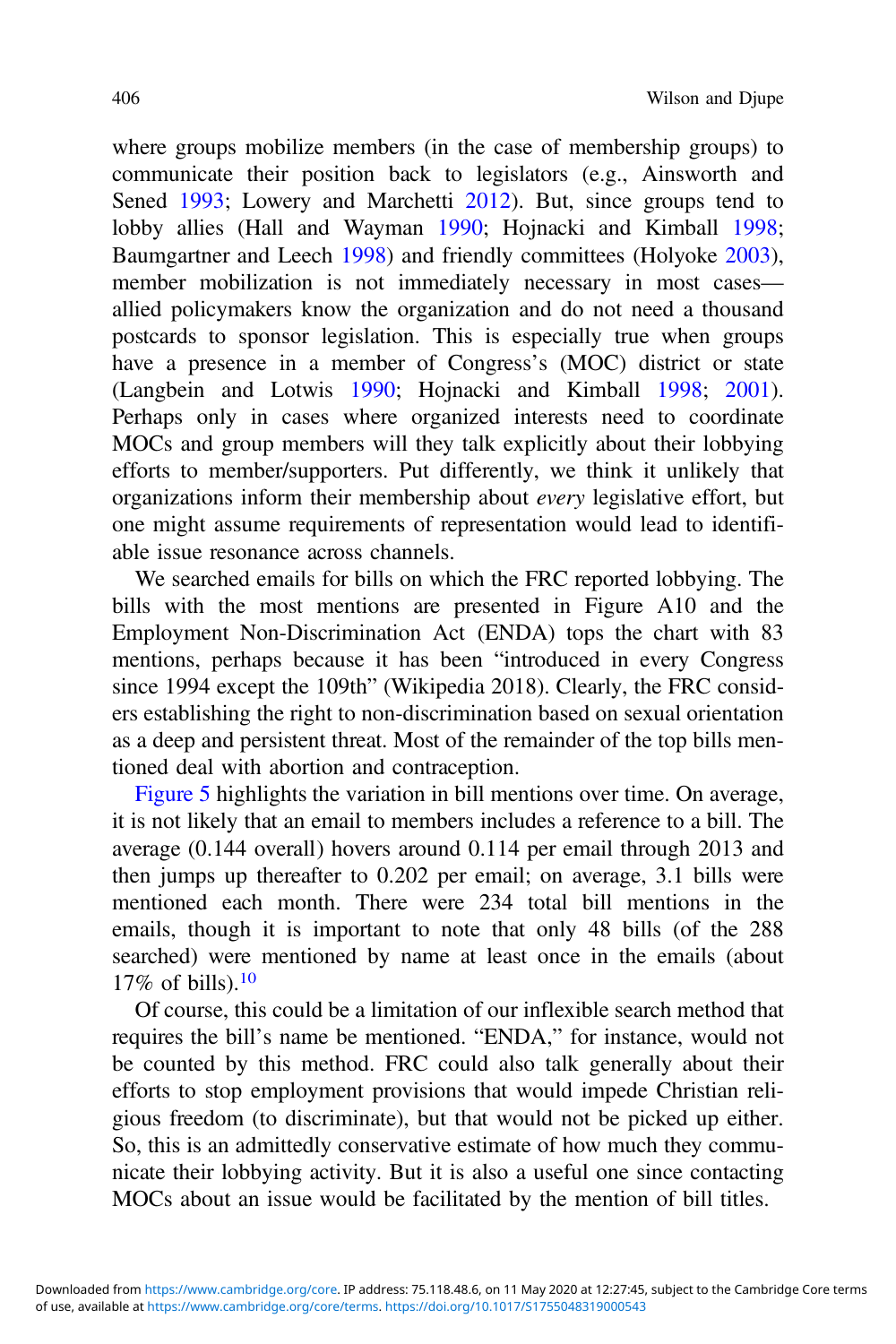#### <span id="page-22-0"></span>Communicating in Good Faith? 407



FIGURE 5. (Color online) Relative Mentions of FRC-Lobbied Bills in Emails to **Members** 

Putting those objections aside for the moment, the FRC communicates very little about its lobbying activity by this measure. The mentions are sporadic, they are concentrated around a few time periods, and they are focused on a few handfuls of bills. For example, the significant spike in early 2015 reflects the mentions of only four bills: two around abortion and two around religious freedom. The spike in July 2015, just after the Obergefell decision, reflects the mentions of only three bills: one around abortion and two around religious freedom. Once Trump is elected, there is very little mention of legislation lobbied in emails. It is hard to say just how this meshes with expectations since there is no research that provides estimates of the proportions of groups' agendas that are communicated to the public. But, the low level of coordination between the two channels of communication does appear to reinforce the notion that FRC is actively lobbying on a range of legislation that is not mentioned to FRC supporters. This evidence suggests, at the least, a failure of the feedback loop between group leaders and supporters and, potentially, could be taken as an indication of a lack of representational mandate. It does not appear that FRC is lobbying outside of its selfdefined mandate, but it is impossible to evaluate the team if there's no public record of wins and losses.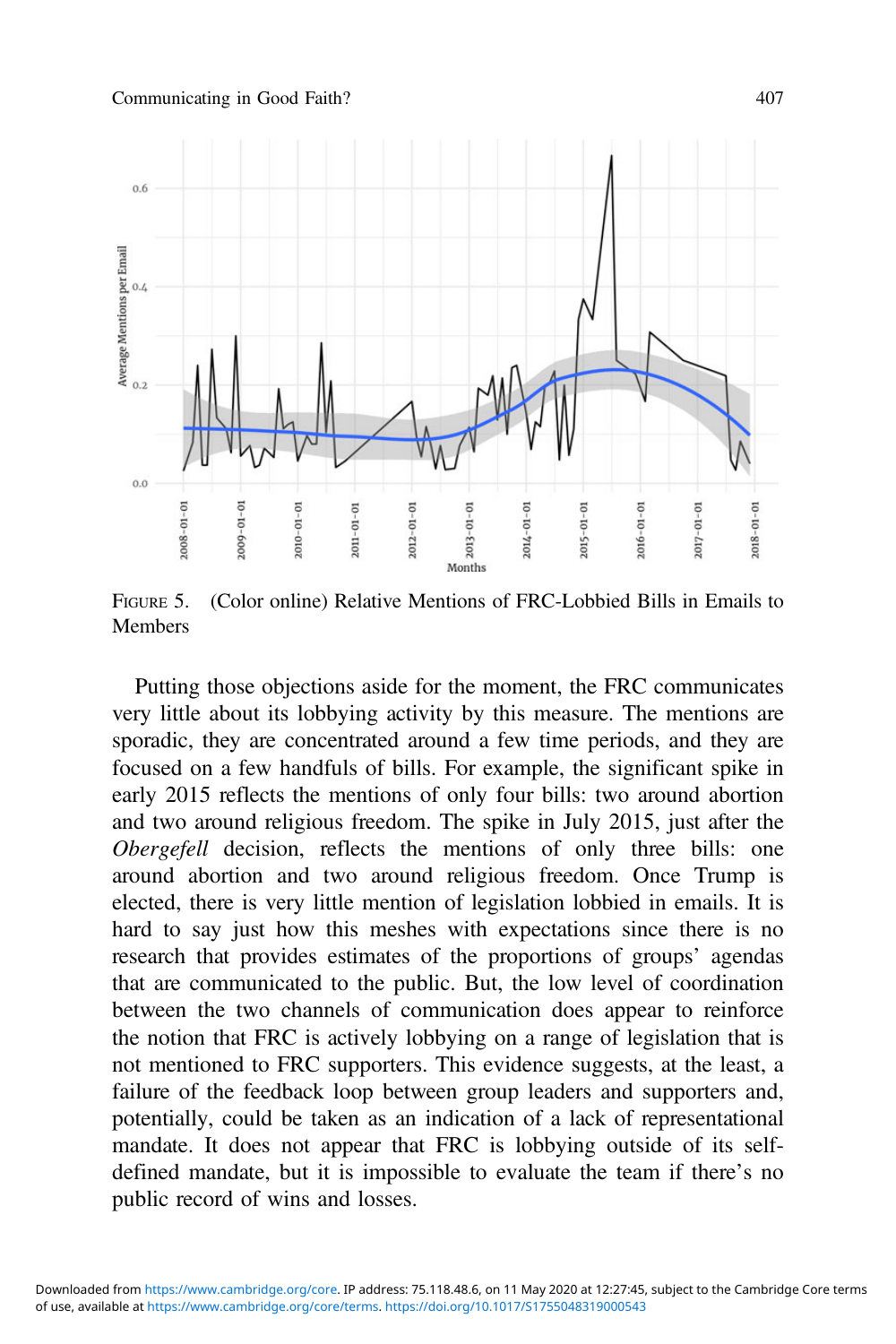# **CONCLUSION**

The evidence here focuses on the way in which flexibility of messaging, which enables FRC to respond to political events and to target particular audiences through various channels, may raise questions about representation. In doing so, we first consider whether communication channels are coordinated or constrained by the messaging in the other. We acknowledge that organized interests must maintain multiple communication channels simultaneously, and argue that each has its own demand structure. For example, messaging with supporters must demonstrate the possibility and pain of loss, while press releases may focus on articulating the power of the group to incentivize government officials' support. The agendas presented internally and externally can vary significantly to the extent that issues overlap with these status concerns. Nowhere is this seen more clearly than in the agendas represented in the two main communication channels post Obergefell. Email subscribers hear rarely about abortion and often about liberty in this time period, while press release audiences hear extensively about abortion and far less about liberty. We suggest this evidence supports hypothesis 2—communicated agendas will conform to the separate needs of channel audiences.

Secondly, our findings demonstrate independence of interest group communication across channels: flexible in their rhetoric as they adapt to shifting political events, they tailor messages between in-group and external audiences, and often present different agendas to these audiences. Moreover, supporters are told quite selectively about FRC lobbying efforts. FRC exercises a great deal of control over their communications such that separate channels appear to operate independently. Our evidence calls into question the types and extent of constraints previously identified in the analysis of only external messages, especially the need for consistency across constituencies. Given the data resources available to researchers now to handle text, we are just beginning to investigate the critically important feedback loop within organized interests.

Our findings echo others in questioning assumptions that religious interest groups are somehow more constrained in their messaging. We know that, at least since the rise of the Christian Right, such groups have grown in political sophistication (e.g., Moen [1994;](#page-28-0) Wilcox and Robinson [2010](#page-29-0)). What our findings add to this understanding is that religious interest groups are able to demonstrate a high level of strategic communication with independent, targeted messaging for particular audiences that closely tracks with developing events. This level of flexibility in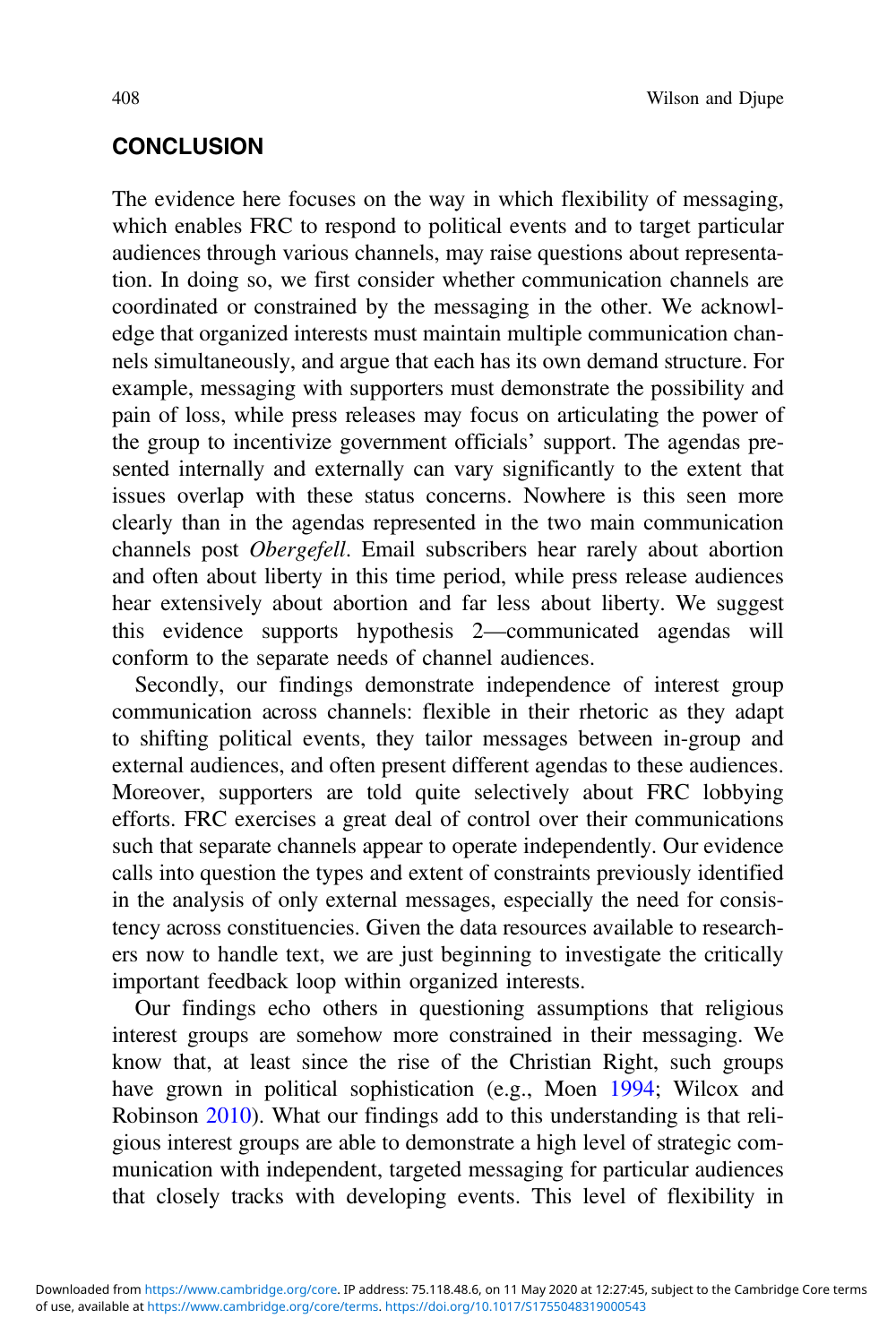<span id="page-24-0"></span>messaging likely demonstrates strategically sophisticated and politically nuanced interest group engagement.

Importantly, our findings raise some troubling questions about a key democratic problem of organized interests—the disconnect between supporters ( principals) and leadership (agents). We know that leaders exercise discretion in their communication with members and gain latitude in their political affairs from successful group maintenance, but we doubt many envisioned the empirical patterns presented in this paper. By examining internal alongside external messages, we can begin to see how flexibility can eventually raise questions about good faith representation. At its worst, organized interests may be playing a shell game with issue representation between members and elected officials. At its best, there are difficult time lags to resolve connecting members to elected officials, though this interpretation does little to help make sense of the orthogonal press release agenda patterns. Pursuing such a research agenda should help us understand disconnects between citizens and government and the associated questions surrounding political trust, engagement, and coalition formation.

## Supplementary materials and methods

To view supplementary material for this article, please visit [https://doi.org/](https://doi.org/10.1017/S1755048319000543) [10.1017/S1755048319000543](https://doi.org/10.1017/S1755048319000543)

#### NOTES

\* We wish to thank Tony Nownes, Steven Kettell, Rachel Gibson, Ken Wald, Andrea Hatcher, and David Buckley for their helpful feedback on earlier versions of this paper, in addition to our thanks to the guest editor Bethany Albertson and the two anonymous reviewers for their help in honing the arguments and presentation.

1. It is not clear why those years have so few emails—it may have been a temporary policy change, an inbox problem, or something else.

2. For instance, here: <https://soprweb.senate.gov/index.cfm?event=selectfields>

3. Lobbying reports include short (less than fully) descriptive reasons for lobbying on particular pieces of legislation that we are working on coding for future work that can mesh with FRC's communication stream. For instance, the explanatory text for their lobbying on S1241, the Child Interstate Abortion Notification Act, suggests, "Provides parental notice for minors seeking abortion." Many other explanatory texts are less forthcoming. In the hopes of gaining useful issue coding, we matched all bills mentioned with Policy Agenda Project codes. Those codes are not as fine grained as we hoped and do not attach to the main issues of concern for the FRC—not nearly all bills concerned with abortion gain an abortion-related code. However, this quick analysis does highlight the diversity of general policy contexts in which FRC finds issues of concern—see Figure A3 in the Appendix. It seems clear they would spend quite a bit of time hovering around the Judiciary committee given the concentration of "civil rights" issues, which also attracts participants catering to culture wars constituencies (Lewis [2014\)](#page-27-0).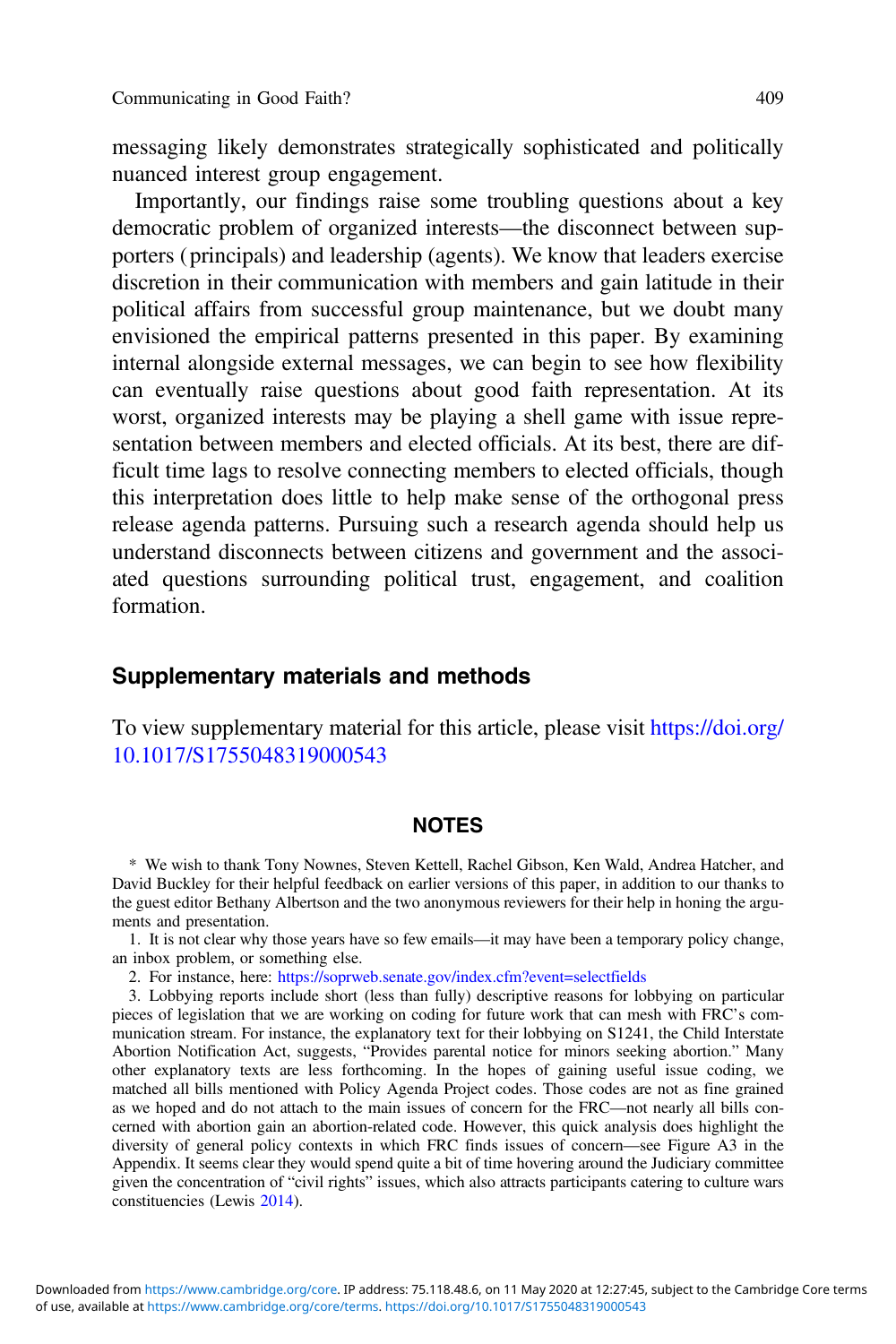<span id="page-25-0"></span>4. We also repeated the analyses aggregating the data to quarters and found similar results.

5. Another version of this figure shown with one issue highlighted at a time appears in Appendix Figure A5.

6. Another version of this figure shown with one issue highlighted at a time appears in Appendix Figure A6.

7. It is worth noting here that the rise in discussion of transgender citizens maps differently from 2017 and this needs to be more closely tracked in the future.

8. This is a concern for two reasons. First, some argue that there is a graying of CR leadership and worry that they are not reaching out sufficiently to young adults. Second, there is a decline in religiosity, particularly among young adults, and this demographic shift could have a significant impact on potential supporters of Christian Right organizations (see, e.g., Margolis [2018](#page-28-0)).

9. One reviewer suggested this and another reason—emails are often fundraising and that would distort their issue communication. Nearly every email asks for donations, however, indicating that such talk may dilute, but does not distort their issue communication. There are about 3,500 mentions of "donate" and "contribute" in the emails, which is about 1,000 more than there are emails.

10. Bill mentions are not a simple function of having more emails to mention them, which we confirm in Figure A11—there is only a weak, but statistically significant relationship between bill mentions and the monthly email count.

#### **REFERENCES**

- Achen, Christopher H., and Larry M. Bartels. 2017. Democracy for Realists: Why Elections Do Not Produce Responsive Government. Princeton: Princeton University Press.
- Ainsworth, Scott, and Itai Sened. 1993. "The Role of Lobbyists: Entrepreneurs with Two Audiences." American Journal of Political Science 37 (3): 834–866.
- Andrews, Kenneth T., and Bob Edwards. 2004. "Advocacy Organizations in the U.S. Political Process." Annual Review of Sociology 30: 479–506.
- Andsager, Julie. 2000. "How Interest Groups Attempt to Shape Public Opinion with Competing New Frames." Journalism and Mass Communication Quarterly 77 (3): 577–592.
- Bauer, Raymond A., Ithiel de Sola Pool, and Lewis A. Dexter. 1963. American Business and Public Policy. New York: Atherton.
- Baumgartner, Frank R., Jeffrey M. Berry, Marie Hojnacki, David C. Kimball, and Beth L. Leech. 2009. Lobbying and Policy Change: Who Wins, Who Loses, and Why. Chicago: University of Chicago Press.
- Baumgartner, Frank R., and Bryan D. Jones. 1993. Agendas and Instability in American Politics. Chicago: University of Chicago Press.
- Baumgartner, Frank R., and Beth L. Leech. 1998. Basic Interests: The Importance of Groups in Politics and in Political Science. Princeton: Princeton University Press.
- Baumgartner, Frank R., Suzanna Linn, and Amber E. Boydstun. 2009. "The Decline of the Death Penalty." In Winning with Words: The Origins and Impact of Political Framing. New York: Routledge, 159–184.
- Bentley, Arthur F. 1995[1908]. The Process of Government: A Study of Social Pressures. New Brunswick: Transaction.
- Beyers, Jan. 2004. "Voice and Access: Political Practices of European Interest Associations." European Union Politics 5 (2): 211–240.
- Brader, Ted. 2006. Campaigning for Hearts and Minds: How Emotional Appeals in Political Ads Work. Chicago: University of Chicago Press.
- Brader, Ted, and George Marcus. 2013. "Emotion and Political Psychology." In The Oxford Handbook of Political Psychology, eds. Leonie Huddy, David O. Sears, and Jack S. Levy. 2nd ed. New York: Oxford University Press, 165–204.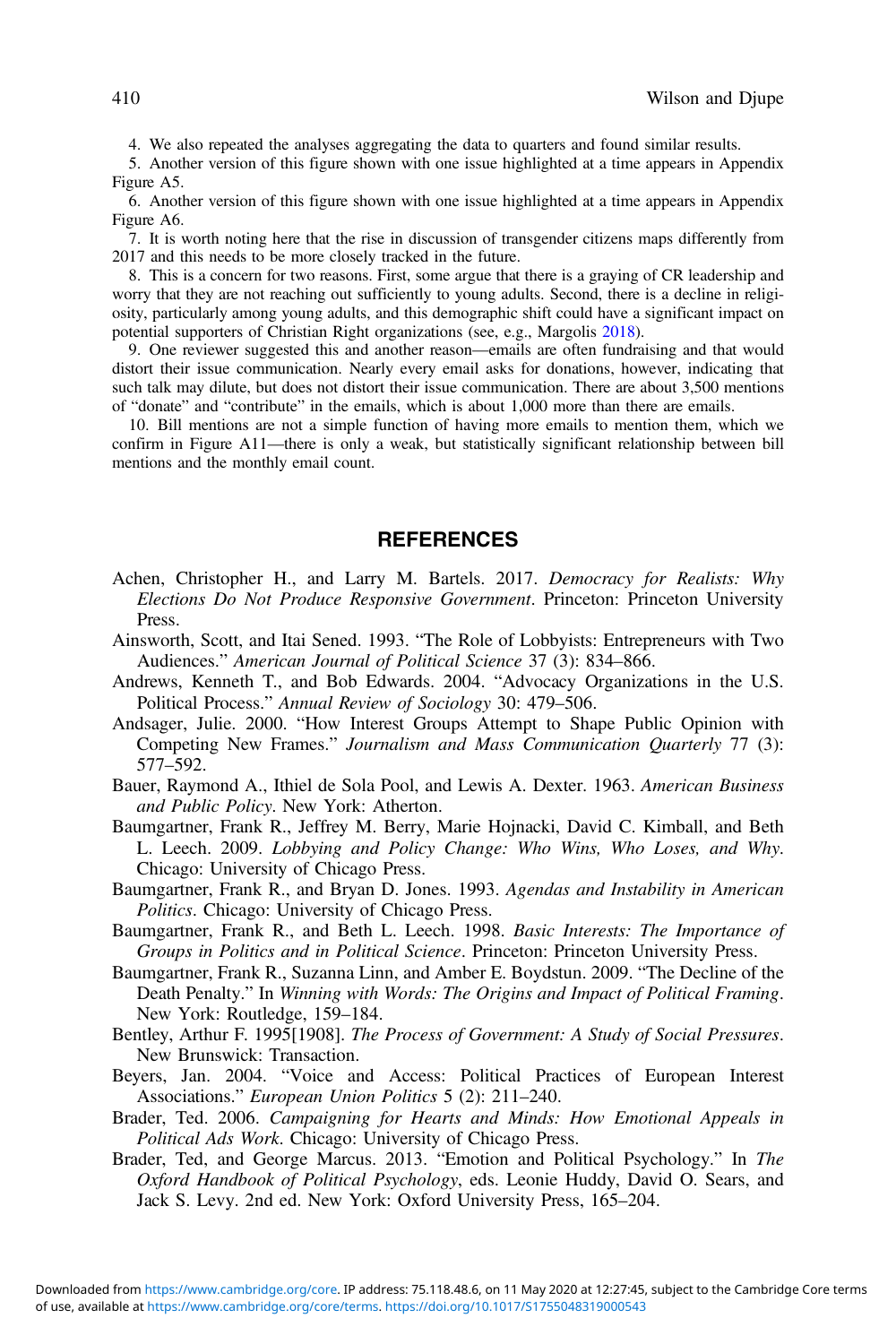- <span id="page-26-0"></span>Browne, William P. 1998. "Lobbying the Public: All Directional Advocacy." In Interest Group Politics, eds. Allan J. Cigler and Burdett Loomis. Washington, DC: CQ Press, 343–363.
- Calfano, Brian R. 2010. "Prophetic At Any Price? Clergy Political Behavior and Utility Maximization." Social Science Quarterly 90 (1): 88-102.
- Calfano, Brian R., and Paul A. Djupe. 2009. "God Talk: Religious Cues and Electoral Support." Political Research Quarterly 62 (2): 329-339.
- Campbell, David E., and Monson J. Quin. 2008. "The Religion Card: Gay Marriage and the 2004 Presidential Election." Public Opinion Quarterly 72 (3): 399–419.
- Carnes, Nicholas, and John B. Holbein. N.D. "Do Public Officials Exhibit Social Class Biases when they Handle Casework? Evidence from Multiple Correspondence Experiments." Unpublished manuscript. http://people.duke.edu/∼[nwc8/carnes\\_and\\_holbein.pdf](http://people.duke.edu/∼nwc8/carnes_and_holbein.pdf).
- Chalmers, Adam W., and Paul A. Shotton. 2016. "Changing the Face of Advocacy? Explaining Interest Organizations' Use of Social Media Strategies." Political Communication 33: 374–391.
- Chong, Dennis, and James N. Druckman. 2008. "Framing Public Opinion in Competitive Democracies." American Political Science Review 101: 637–655.
- Cooper, Betsy, Daniel Cox, Rachel Lienesch, and Robert P. Jones. 2016. "Beyond Same-Sex Marriage: Attitudes on LGBT Nondiscrimination Laws and Religious Exemptions from the 2015 American Values Atlas." Public Religion Research Institute, February 18. Available at [http://www.prri.org/research/poll-same-sex-gay](http://www.prri.org/research/poll-same-sex-gay-marriage-lgbt-nondiscrimination-religious-liberty)[marriage-lgbt-nondiscrimination-religious-liberty.](http://www.prri.org/research/poll-same-sex-gay-marriage-lgbt-nondiscrimination-religious-liberty)
- Davis, Darren W., and Brian D. Silver. 2004. "Civil Liberties vs. Security: Public Opinion in the Context of the Terrorist Attacks on America." American Journal of Political Science 48 (1): 28–46.
- Diamant, Jeff, and Becka A. Alper. 2017. "Though Still Conservative, Young Evangelicals are More Liberal Than Their Elders on Some Issues." [http://www.pewresearch.org/fact](http://www.pewresearch.org/fact-tank/2017/05/04/though-still-conservative-young-evangelicals-are-more-liberal-than-their-elders-on-some-issues/)[tank/2017/05/04/though-still-conservative-young-evangelicals-are-more-liberal-than-their](http://www.pewresearch.org/fact-tank/2017/05/04/though-still-conservative-young-evangelicals-are-more-liberal-than-their-elders-on-some-issues/)[elders-on-some-issues/](http://www.pewresearch.org/fact-tank/2017/05/04/though-still-conservative-young-evangelicals-are-more-liberal-than-their-elders-on-some-issues/).
- Drake, Bruce. 2013a. "Fewer Americans Have Negative Views of More Gays Raising Children." [http://www.pewresearch.org/fact-tank/2013/06/25/fewer-americans](http://www.pewresearch.org/fact-tank/2013/06/25/fewer-americans-have-negative-views-of-more-gays-raising-children/)[have-negative-views-of-more-gays-raising-children/.](http://www.pewresearch.org/fact-tank/2013/06/25/fewer-americans-have-negative-views-of-more-gays-raising-children/)
- Drake, Bruce. 2013b. "As More Americans Have Contacts with Gays and Lesbians, Social Acceptance Rises." [http://www.pewresearch.org/fact-tank/2013/06/18/as-more-americans](http://www.pewresearch.org/fact-tank/2013/06/18/as-more-americans-have-contacts-with-gays-and-lesbians-social-acceptance-rises/)[have-contacts-with-gays-and-lesbians-social-acceptance-rises/.](http://www.pewresearch.org/fact-tank/2013/06/18/as-more-americans-have-contacts-with-gays-and-lesbians-social-acceptance-rises/)
- Dür, Andreas, and Gemma Mateo. 2013. "Gaining Access or Going Public? Interest Group Strategies in Five European Countries." European Journal of Political Research 52: 660–686.
- Farrell, Justin. 2011. "The Young and the Restless? The Liberalization of Young Evangelicals." Journal for the Scientific Study of Religion 50 (3): 517–532.
- Godwin, R. Kenneth. 1988. One Billion Dollars of Influence: The Direct Marketing of Politics. Chatham, NJ: Chatham House.
- Godwin, Erik K., R. Kenneth Godwin, and Scott Ainsworth. 2007. "Is corporate lobbying rational or just a waste of money?" In Interest Group Politics, eds. Allan J. Cigler and Burdett A. Loomis, 7th ed. Washington DC: CQ Press, 256–278.
- Gray, Virginia, and David Lowery. 1996. "A Niche Theory of Interest Representation." Journal of Politics 58 (1): 91–111.
- Gray, Virginia, and David Lowery. 1998. "To Lobby Alone or in a Flock: Foraging Behavior Among Organized Interests." American Politics Quarterly 26: 5–34.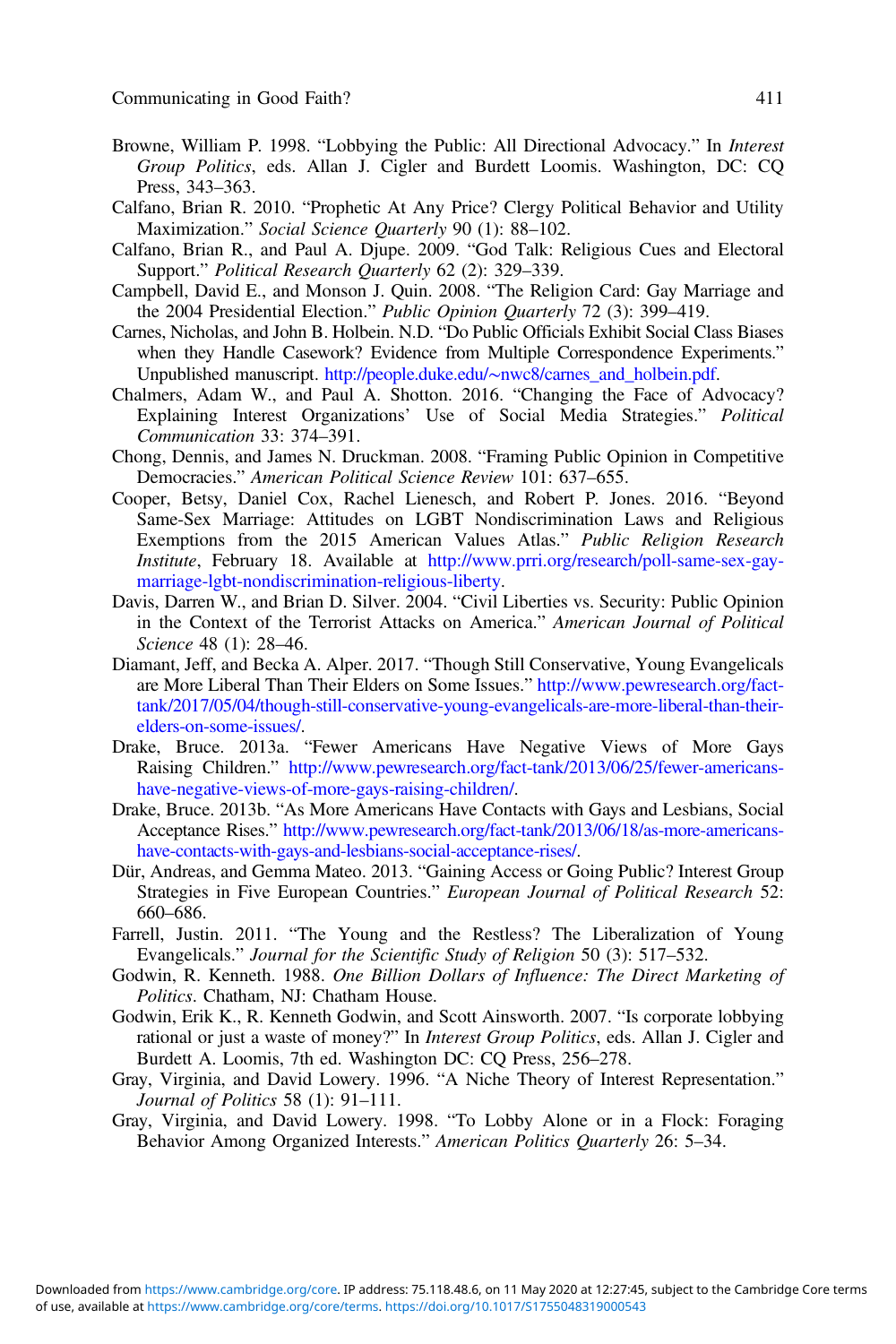- <span id="page-27-0"></span>Green, John C., Mark J. Rozell, and Clyde Wilcox, eds. 2006. The Values Campaign? The Christian Right and the 2004 Elections. Washington, DC: Georgetown University Press.
- Hadden, Jeffrey K. 1969. The Gathering Storm in the Churches. New York: Doubleday.
- Hall, Richard L., and Frank M. Wayman. 1990. "Buying Time: Moneyed Interests and the Mobilization of Bias in Congressional Committees." American Political Science Review 84 (3): 797–820.
- Heinz, John P., Edward O. Laumann, Robert L. Nelson, and Robert H. Salisbury. 1993. The Hollow Core: Private Interests in National Policy Making. Cambridge: Harvard University Press.
- Hofrenning, Daniel J. 1995. In Washington but not of it: The Prophetic Politics of Religious Lobbyists. Philadelphia: Temple University Press.
- Hojnacki, Marie. 1997. "Interest Groups' Decisions to Join Alliances or Work Alone." American Journal of Political Science 41: 61–87.
- Hojnacki, Marie, and David C. Kimball. 1998. "Organized Interests and the Decision of Whom to Lobby in Congress." American Political Science Review 92 (4): 775–790.
- Hojnacki, Marie, and David C. Kimball. 2001. "PAC Contributions and Lobbying Contacts in Congressional Committees." Political Research Quarterly 54 (1): 161-180.
- Holyoke, Thomas T. 2003. "Choosing Battlegrounds: Interest Group Lobbying Across Multiple Venues." Political Research Quarterly 56 (3): 325–336.
- Huddy, Leonie, Stanley Feldman, Charles Taber, and Gallya Lahav. 2005. "Threat Anxiety and Support of Antiterrorism Policies." American Journal of Political Science 49: 593– 608.
- Jelen, Ted G. 2005. "Political Esperanto: Rhetorical Resources and Limitations of the Christian Right in the United States." Sociology of Religion 66: 303–321.
- Jerit, Jennifer. 2008. "Issue Framing and Engagement: Rhetorical Strategy in Public Policy Debates." Political Behavior 30: 1–24.
- Jones, Bryan D., Frank R. Baumgartner, and Jeffery C. Talbert. 1993. "The Destruction of Issue Monopolies in Congress." American Political Science Review 87 (3): 657–671.
- Kahneman, Daniel, and Amos Tversky. 1979. "Prospect Theory: An Analysis of Decision Under Risk." Econometrica 47 (2): 263.
- Kalla, Joshua, Frances Rosenbluth, and Dawn Teele. 2018. "Are You My Mentor? A Field Experiment on Gender, Ethnicity, and Political Self-Starters." Journal of Politics 80 (1): 337–341.
- Knutson, Katherine E. 2011. "Breaking the Chains?: Constraint and the Political Rhetoric of Religious Interest Groups." Politics and Religion 4 (2): 312–337.
- Knutson, Katherine E. 2013. Interfaith Advocacy: The Role of Religious Coalitions in the Political Process. New York: Routledge.
- Kollman, Kenneth. 1998. Outside Lobbying: Public Opinion and Interest Group Strategies. Princeton: Princeton University Press.
- Langbein, Laura I., and Mark A. Lotwis. 1990. "The Political Efficacy of Lobbying and Money: Gun Control in the U.S. House, 1986." Legislative Studies Ouarterly 15 (3): 413–440.
- Leifeld, Philip, and Volker Schneider. 2012. "Information Exchange in Policy Networks." American Journal of Political Science 56 (3): 731–744.
- Lewis, Andrew R. 2014. "Staffing the Front Lines of the Culture War: Constituency Religious Effects on Assignment to the Senate Judiciary Committee." Congress  $\&$ the Presidency 41 (2): 167–189.
- Lewis, Andrew R. 2017. The Rights Turn in Conservative Christian Politics: How Abortion Transformed the Culture Wars. New York: Cambridge University Press.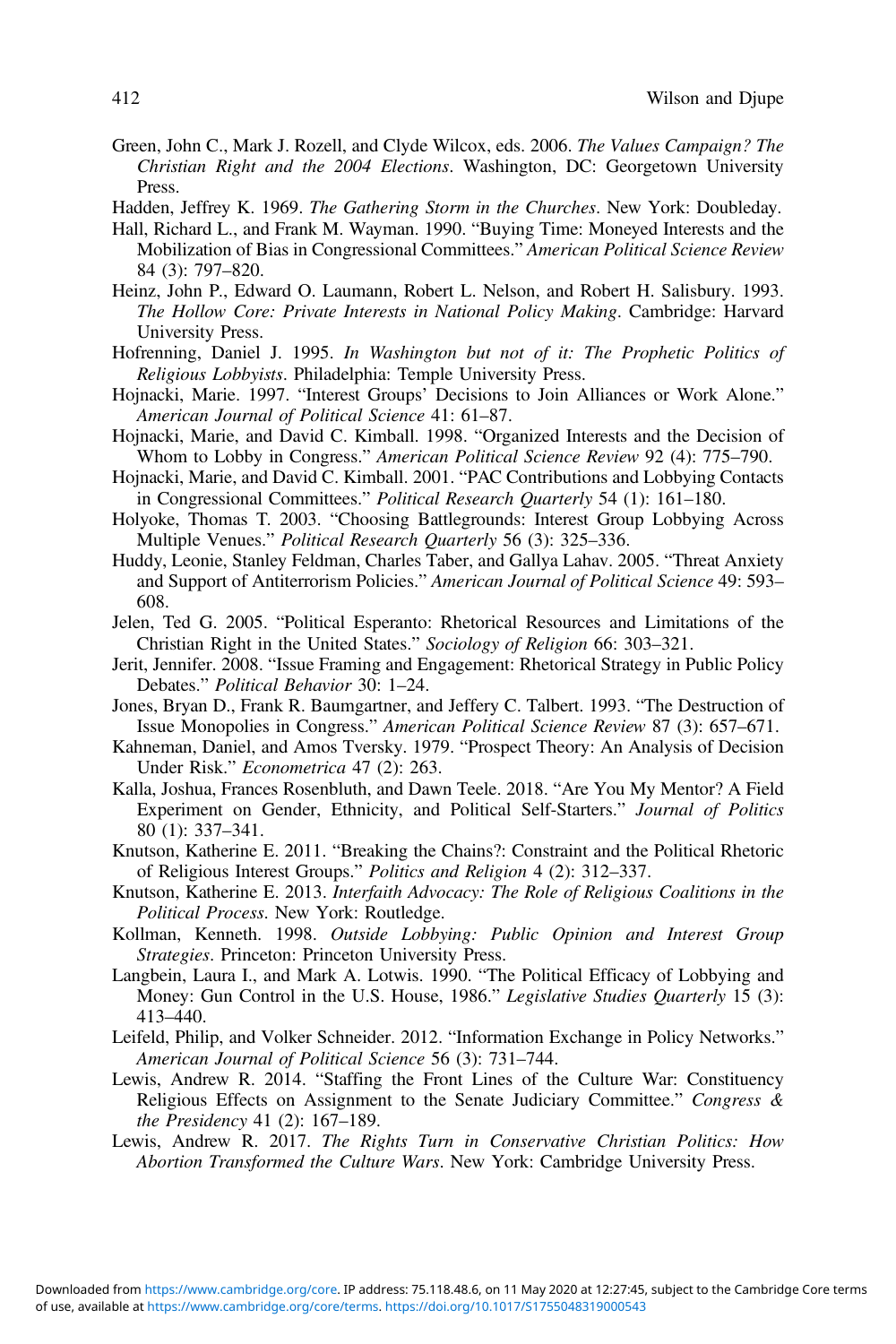- <span id="page-28-0"></span>Loomis, Burdett A., and Allan J. Cigler. 2007. Interest Group Politics, 7th ed. Washington, DC: CQ Press.
- Lowery, David, and Holly Brasher. 2004. Organized Interests and American Government. Long Grove, IL: Waveland Press.
- Lowery, David, and Kathleen Marchetti. 2012. "You Don't Know Jack: Principals, Agents, and Lobbying." Interest Groups & Advocacy 1 (2): 139–170.
- Margolis, Michele F. 2018. From Politics to the Pews: How Partisanship and the Political Environment Shape Religious Identity. Chicago: University of Chicago Press.
- McCrain, Joshua. Forthcoming. "Revolving Door Lobbyists and the Value of Congressional Staff Connections." Journal of Politics 80 (4): 1369–1383.
- McFarland, Andrew S. 1984. Common Cause: Lobbying in the Public Interest. Chatham: Chatham House.
- Miller, Joanne M., and Jon A. Krosnick. 2004. "Threat as a Motivator of Political Activism: A Field Experiment." Political Psychology 25 (4): 507-523.
- Moe, Terry. 1980. The Organization of Interests. Chicago, IL: University of Chicago Press.
- Moen, Matthew C. 1994. "From Revolution to Evolution: The Changing Nature of the Christian Right." Sociology of Religion 55 (3): 345–357.
- Nash, Elizabeth, Rachel B. Gold, Lizamarie Mohammed, Zohra Ansari-Thomas, and Olivia Cappello. 2018. "Policy Trends in the States, 2017." [https://www.guttmacher.](https://www.guttmacher.org/article/2018/01/policy-trends-states-2017) [org/article/2018/01/policy-trends-states-2017](https://www.guttmacher.org/article/2018/01/policy-trends-states-2017) (Accessed on 2-12-19).
- Neiheisel, Jacob R., and Paul A. Djupe. 2008. "Intra-Organizational Constraints on Churches' Public Witness." Journal for the Scientific Study of Religion 47 (3): 427–441.
- Nownes, Anthony J. 1999. "Solicited Advice and Lobbyist Power: Evidence from Three American States." Legislative Studies Quarterly 24 (1): 113-123.
- Nownes, Anthony J., and Patricia Freeman. 1998. "Interest Group Activity in the States." The Journal of Politics 60 (1): 86–112.
- Olson, Laura O. 2002. "Mainline Protestant Washington Offices and the Political Lives of Clergy." In The Quiet Hand of God, eds. Robert Wuthnow and John H. Evans. Berkeley: University of California Press.
- Olson, Mancur. 1965. The Logic of Collective Action: Public Goods and the Theory of Groups. Cambridge, MA: Harvard University Press, 54–79.
- Pew. 2011. "The Generation Gap and the 2012 Election; Section 8: Domestic and Foreign Policy Views." [http://www.people-press.org/2011/11/03/section-8-domestic-and-foreign](http://www.people-press.org/2011/11/03/section-8-domestic-and-foreign-policy-views/)[policy-views/](http://www.people-press.org/2011/11/03/section-8-domestic-and-foreign-policy-views/).
- Pew. 2013. "Changing Attitudes on Same Sex Marriage, Gay Friends and Family." [http://](http://www.people-press.org/2013/06/06/changing-attitudes-on-same-sex-marriage-gay-friends-and-family/) [www.people-press.org/2013/06/06/changing-attitudes-on-same-sex-marriage-gay-friends](http://www.people-press.org/2013/06/06/changing-attitudes-on-same-sex-marriage-gay-friends-and-family/)[and-family/](http://www.people-press.org/2013/06/06/changing-attitudes-on-same-sex-marriage-gay-friends-and-family/).
- Putnam, Robert D. 2000. Bowling Alone: The Collapse and Revival of American Community. New York: Simon & Schuster.
- Putnam, Robert D., and David E. Campbell. 2010. American Grace: How Religion Divides and Unites Us. New York: Simon and Schuster.
- Ray, John. 2018. "Walk This way, Talk This way: Legislator Speech and Lobbying." Interest Groups & Advocacy 7 (2): 150–172.
- Rohlinger, Deana A. 2002. "Framing the Abortion Debate: Organizational Resources, Media Strategies, and Movement-Countermovement Dynamics." Sociological Quarterly 43 (4): 479–507.
- Rose, Max, and Baumgartner, Frank R. 2013. "Framing the Poor: Media Coverage and US Poverty Policy, 1960–2008." Policy Studies Journal 41 (1): 22–53.
- Rothenberg, Lawrence. 1988. "Organizational Maintenance and the Retention Decision in Groups." American Political Science Review 82 (4): 1129–1152.